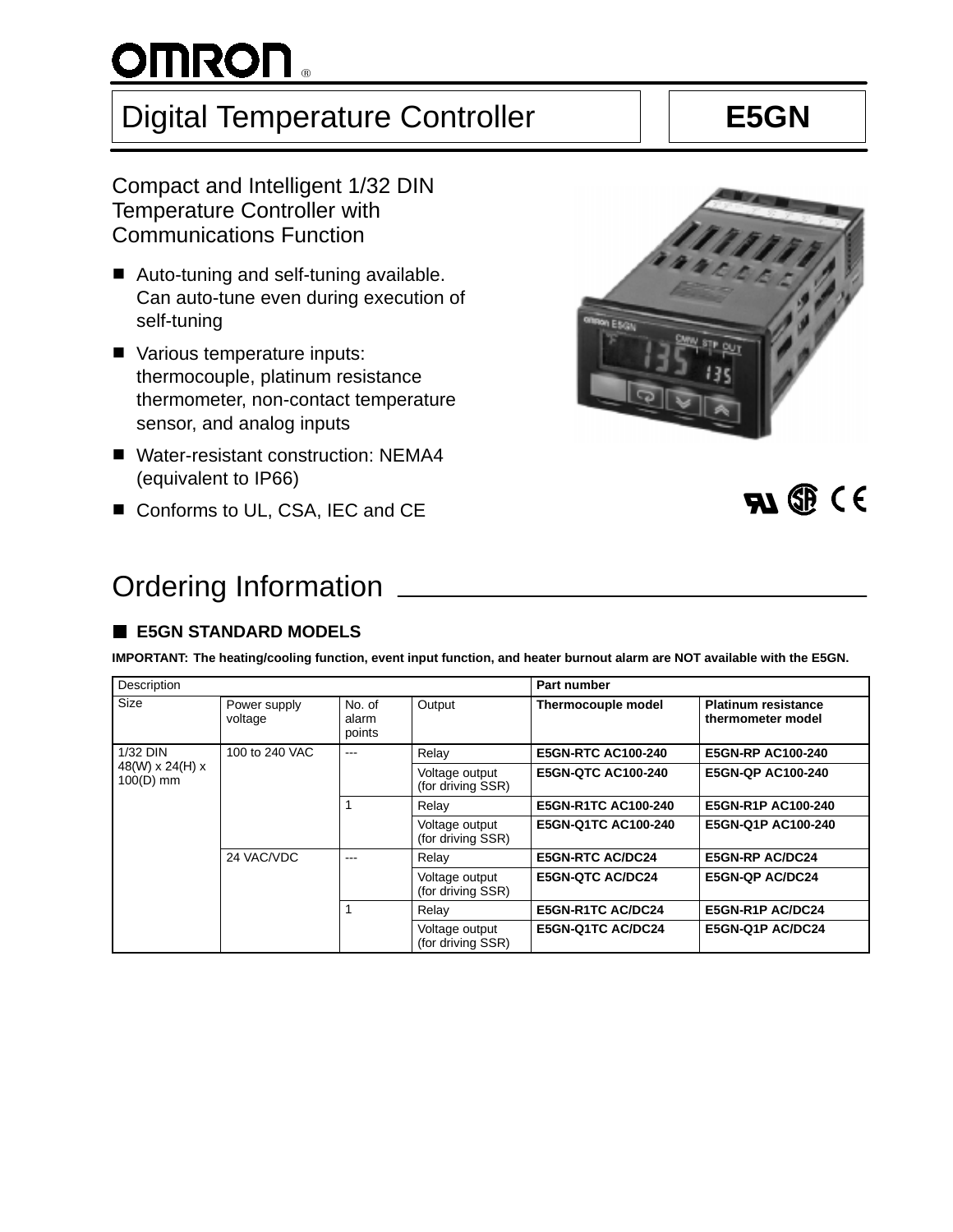## **E5GN COMMUNICATION MODELS**

**IMPORTANT: The alarm function is NOT available with the communications models.**

| Description                       |                            |                             |                                           | Part number              |                                                 |  |
|-----------------------------------|----------------------------|-----------------------------|-------------------------------------------|--------------------------|-------------------------------------------------|--|
| Size                              | Power<br>supply<br>voltage | Communication  <br>function | Output                                    | Thermocouple model       | <b>Platinum resistance thermometer</b><br>model |  |
| 1/32 DIN                          | 100 to 240                 | RS-485                      | Relay                                     | E5GN-R03TC-FLK AC100-240 | E5GN-R03P-FLK AC100-240                         |  |
| 48(W) x<br>24(H) x<br>$100(D)$ mm | VAC.                       |                             | Voltage<br>output (for<br>driving<br>SSR) | E5GN-Q03TC-FLK AC100-240 | E5GN-Q03P-FLK AC100-240                         |  |
|                                   | 24 VAC/VDC                 |                             | Relay                                     | E5GN-R03TC-FLK AC/DC24   | E5GN-R03P-FLK AC/DC24                           |  |
|                                   |                            |                             | Voltage<br>output (for<br>driving<br>SSR) | E5GN-Q03TC-FLK AC/DC24   | E5GN-Q03P-FLK AC/DC24                           |  |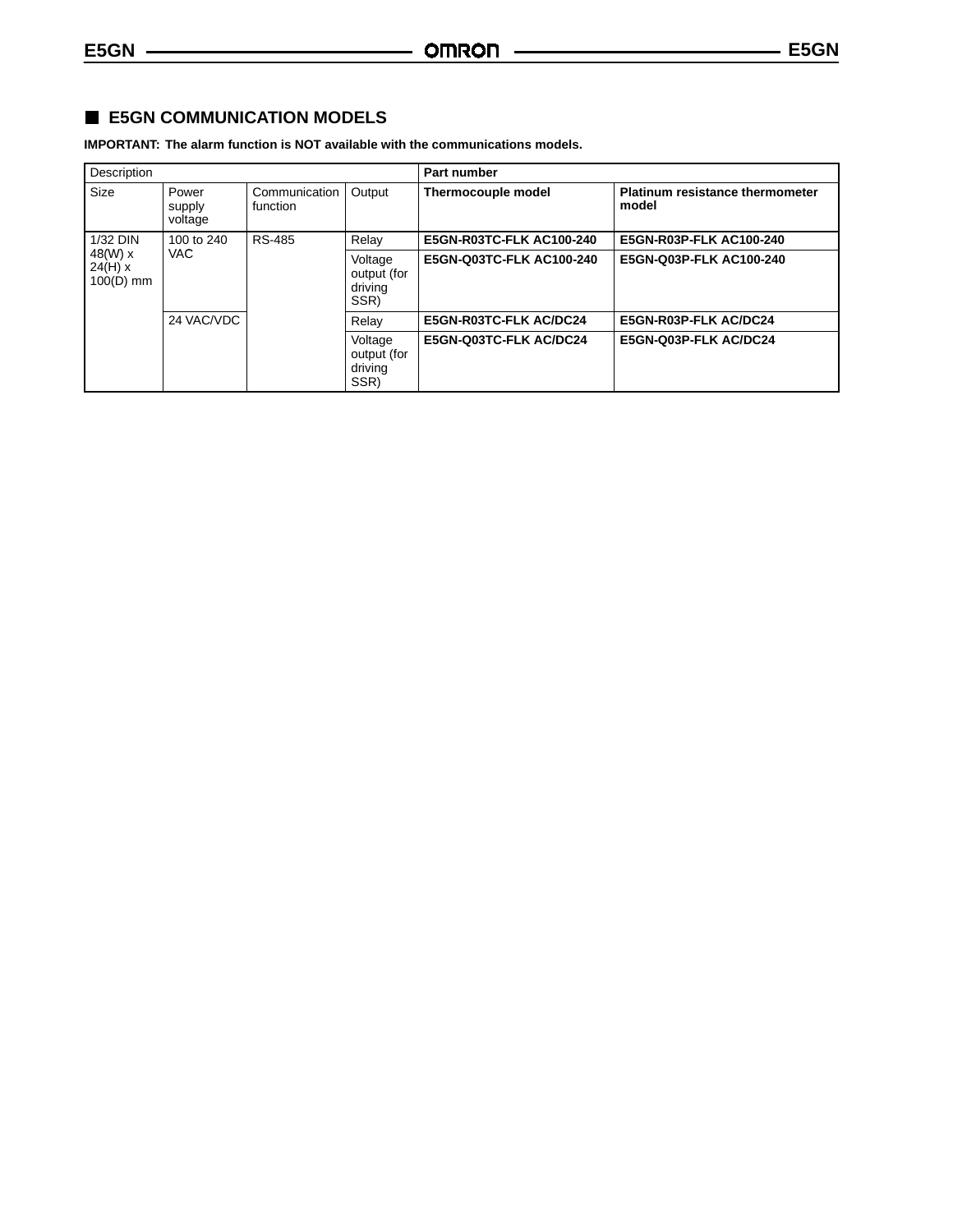### **INPUT RANGES**

### **Platinum Resistance Thermometer Input/Thermocouple Input**

Shaded ranges indicate default settings.

|                                                                                                                                                                                | Platinum resistance thermometer input |                                 |  |  |  |  |  |  |
|--------------------------------------------------------------------------------------------------------------------------------------------------------------------------------|---------------------------------------|---------------------------------|--|--|--|--|--|--|
| Input type                                                                                                                                                                     |                                       | Platinum resistance thermometer |  |  |  |  |  |  |
| Name                                                                                                                                                                           | Pt100                                 | JPt100                          |  |  |  |  |  |  |
| 1800<br>1700<br>1600<br>1500<br>1400<br>1300<br>1200<br>1100<br>Temperature range<br>1000<br>900<br>800<br>700<br>600<br>500<br>400<br>300<br>200<br>100<br>$\Omega$<br>$-100$ | 850<br>500.0<br>100.0<br>0.0          | 500.0<br>700.0<br>0.0           |  |  |  |  |  |  |
| $-200$                                                                                                                                                                         | $-200$<br>$-199.9$                    | $-199.9$                        |  |  |  |  |  |  |
| Set value                                                                                                                                                                      | $\overline{2}$<br>0                   | 3<br>4                          |  |  |  |  |  |  |

#### **Thermocouple Input**

Shaded ranges indicate default settings.

|                                                                                                                                                                                                |                                                                                             | Thermocouple input                                                                                                                  |                                                                                                                                       |                                                                                                                                                                           |                                                                                                                                                                                                                         |                                                                                                                                                                                                          |                                                                                                                                                                                                                                                                      |                                                                                                          |                                             |                                                                                       |
|------------------------------------------------------------------------------------------------------------------------------------------------------------------------------------------------|---------------------------------------------------------------------------------------------|-------------------------------------------------------------------------------------------------------------------------------------|---------------------------------------------------------------------------------------------------------------------------------------|---------------------------------------------------------------------------------------------------------------------------------------------------------------------------|-------------------------------------------------------------------------------------------------------------------------------------------------------------------------------------------------------------------------|----------------------------------------------------------------------------------------------------------------------------------------------------------------------------------------------------------|----------------------------------------------------------------------------------------------------------------------------------------------------------------------------------------------------------------------------------------------------------------------|----------------------------------------------------------------------------------------------------------|---------------------------------------------|---------------------------------------------------------------------------------------|
| Input type                                                                                                                                                                                     |                                                                                             | ES1A Non-contact<br>Thermocouple<br>Temperature Sensor                                                                              |                                                                                                                                       |                                                                                                                                                                           |                                                                                                                                                                                                                         |                                                                                                                                                                                                          |                                                                                                                                                                                                                                                                      |                                                                                                          | Analog input                                |                                                                                       |
| Name                                                                                                                                                                                           | Κ                                                                                           | J                                                                                                                                   | Ε<br>т                                                                                                                                | U                                                                                                                                                                         | N                                                                                                                                                                                                                       | R                                                                                                                                                                                                        | S<br>B                                                                                                                                                                                                                                                               | K60 to<br>K <sub>10</sub> to<br>70°C<br>$120^{\circ}$ C                                                  | K115 to K160 to<br>$260^{\circ}$ C<br>165°C | 0 to 50 mV                                                                            |
| 1800<br>1700<br>1600<br>1500<br>1400<br>1300<br>1200<br>1100<br>range<br>1000<br>900<br>Temperature<br>800<br>700<br>600<br>500<br>400<br>300<br>200<br>100<br>$\mathbf 0$<br>$-100$<br>$-200$ | 1300<br>$\overline{a}$<br>7500.0<br>-<br>٠<br>$\overline{\phantom{a}}$<br>$-20.0$<br>$-200$ | 850<br>۰<br>Ξ.<br>400.0<br>$\overline{\phantom{a}}$<br>$\overline{\phantom{a}}$<br>$\sim$<br>$\qquad \qquad -$<br>$-20.0$<br>$-100$ | 600<br>400<br>$\equiv$<br>-<br>$\overline{\phantom{a}}$<br>$\overline{\phantom{a}}$<br>۰<br>$\equiv$<br>$\overline{0}$<br>٠<br>$-200$ | 850<br>400<br>$\overline{\phantom{a}}$<br>$\equiv$<br>$\overline{\phantom{a}}$<br>٠<br>$\overline{\phantom{a}}$<br>$\overline{\phantom{a}}$<br>۰<br>٠<br>$-100$<br>$-200$ | 1300<br>$\overline{a}$<br>۰<br>٠<br>$\overline{a}$<br>۰<br>۰<br>$\overline{a}$<br>-<br>$\overline{\phantom{a}}$<br>$\qquad \qquad \blacksquare$<br>$\overline{\phantom{a}}$<br>÷.<br>$\overline{\phantom{0}}$<br>$-200$ | 1700<br>۰<br>-<br>-<br>٠<br>-<br>$\qquad \qquad \blacksquare$<br>-<br>-<br>$\overline{a}$<br>-<br>$\overline{\phantom{a}}$<br>$\overline{\phantom{a}}$<br>۰<br>$\overline{\phantom{a}}$<br>۰<br>$\Omega$ | 1800<br>$\overline{\phantom{a}}$<br>1700<br>٠<br>٠<br>۰<br>٠<br>٠<br>٠<br>۰<br>٠<br>$\overline{\phantom{a}}$<br>-<br>$\overline{\phantom{m}}$<br>$\overline{a}$<br>-<br>$\overline{\phantom{0}}$<br>٠<br>٠<br>$\overline{\phantom{a}}$<br>٠<br>$-100$<br>$\mathbf 0$ | 120<br>$\overline{\phantom{a}}$<br>٠<br><b>11</b><br>70<br>$\qquad \qquad -$<br>$\overline{0}$<br>0<br>٠ | $260$<br>165<br>$\mathbf 0$<br>$\mathbf 0$  | Usable in the following<br>ranges by scaling:<br>-19999 to 9999 or<br>-199.9 to 999.9 |
| Set value                                                                                                                                                                                      | $\mathbf{0}$<br>$\mathbf{1}$                                                                | $\overline{2}$<br>3                                                                                                                 | 5<br>$\overline{4}$                                                                                                                   | $\overline{7}$<br>6                                                                                                                                                       | 8                                                                                                                                                                                                                       | 9                                                                                                                                                                                                        | 10<br>11                                                                                                                                                                                                                                                             | 12<br>13                                                                                                 | 15<br>14                                    | 16                                                                                    |

Applicable standards by input type are as follows:

K, J, T, E, N, R, S, B: JIS C1602-1995<br>L: Fe-CuNi, DIN 43710-1985<br>U: Cu-CuNi, DIN 43710-1985<br>JPt100: JIS C1604-1989, JIS C1606-1989<br>Pt100: JIS C1604-1997, IEC751

Note: The ES1A Non-contact Temperature Sensor will be available soon.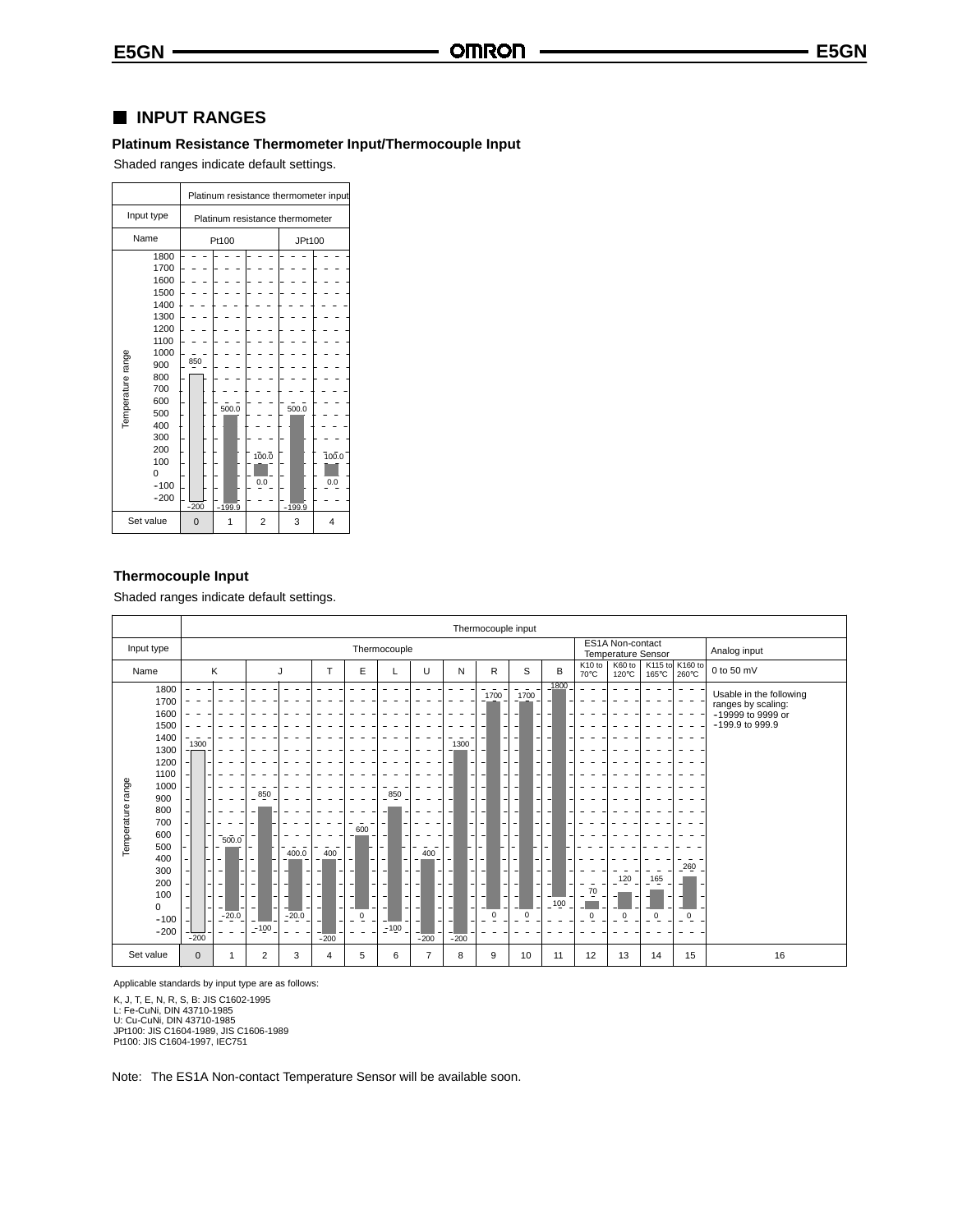# Specifications

## **RATINGS**

| Supply voltage          |              | 100 to 240 VAC, 50/60 Hz<br>24 VAC, 50/60 Hz/24 VDC                                                                                                                                                                  |            |  |  |
|-------------------------|--------------|----------------------------------------------------------------------------------------------------------------------------------------------------------------------------------------------------------------------|------------|--|--|
| Operating voltage range |              | 85% to 110% of rated supply voltage                                                                                                                                                                                  |            |  |  |
| Power consumption       |              | 7 VA                                                                                                                                                                                                                 | 4 VA/2.5 W |  |  |
| Sensor input            |              | Thermocouple: K, J, T, E, L, U, N, R, S, B<br>Platinum resistance thermometer: Pt100, JPt100<br>Non-contact temperature sensor: K10 to 70°C, K60 to 120°C, K115 to 165°C, K160 to 260°C<br>Voltage input: 0 to 50 mV |            |  |  |
| Control output          | Relay output | SPST-NO, 250 VAC, 2 A (resistive load), electrical life: 100,000 operations                                                                                                                                          |            |  |  |
| Voltage output          |              | 12 VDC (PNP), max. load current: 21 mA, with short-circuit protection                                                                                                                                                |            |  |  |
| Alarm output            |              | SPST-NO, 250 VAC, 1 A (resistive load), electrical life: 100,000 operations                                                                                                                                          |            |  |  |
| Control method          |              | PID or ON/OFF control                                                                                                                                                                                                |            |  |  |
| Setting method          |              | Digital setting using front panel keys                                                                                                                                                                               |            |  |  |
| Indication method       |              | 7-segment digital display and single-lighting indicator                                                                                                                                                              |            |  |  |
| Other functions         |              | According to controller model                                                                                                                                                                                        |            |  |  |
| Ambient temperature     |              | -10 °C to 55 °C (14 °F to 131 °F) with no condensation or icing                                                                                                                                                      |            |  |  |
| Ambient humidity        |              | 25% to 85% relative humidity                                                                                                                                                                                         |            |  |  |
| Storage temperature     |              | -25 °C to 65 °C (-13 °F to 149 °F) with no condensation or icing                                                                                                                                                     |            |  |  |

## **CHARACTERISTICS**

| Indication accuracy   | Thermocouple:<br>$(\pm 0.5\%$ of indicated value or $\pm 1^{\circ}$ C, whichever greater) $\pm 1$ digit max. (See Note.)<br>Platinum resistance thermometer:<br>$\pm$ 0.5% of indicated value or $\pm$ 1°C, whichever greater) $\pm$ 1 digit max.<br>Analog input: $\pm 0.5\%$ FS $\pm$ 1 digit max.<br>CT input: $\pm 5\%$ FS $\pm 1$ digit max. |  |  |  |
|-----------------------|---------------------------------------------------------------------------------------------------------------------------------------------------------------------------------------------------------------------------------------------------------------------------------------------------------------------------------------------------|--|--|--|
| <b>Hysteresis</b>     | 0.1 to 999.9 EU (in units of 0.1 EU)                                                                                                                                                                                                                                                                                                              |  |  |  |
| Proportional band (P) | 0.1 to 999.9 EU (in units of 0.1 EU)                                                                                                                                                                                                                                                                                                              |  |  |  |
| Integral time (I)     | 0 to 3999 s (in units of 1 s)                                                                                                                                                                                                                                                                                                                     |  |  |  |
| Derivative time (D)   | 0 to 3999 s (in units of 1 s)                                                                                                                                                                                                                                                                                                                     |  |  |  |
| Control period        | 1 to 99 s (in units of 1 s)                                                                                                                                                                                                                                                                                                                       |  |  |  |
| Manual reset value    | 0.0% to 100.0% (in units of 0.1%)                                                                                                                                                                                                                                                                                                                 |  |  |  |
| Alarm setting range   | -1999 to 9999 (decimal point position depends on input type)                                                                                                                                                                                                                                                                                      |  |  |  |
| Sampling period       | 500 ms                                                                                                                                                                                                                                                                                                                                            |  |  |  |
| Insulation resistance | 20 MΩ min. (at 500 VDC)                                                                                                                                                                                                                                                                                                                           |  |  |  |
| Dielectric strength   | 2000 VAC, 50 or 60 Hz for 1 min (between different charging terminals)                                                                                                                                                                                                                                                                            |  |  |  |
| Vibration resistance  | 10 to 55 Hz, 10 $m/s2$ for 2 hours each in X, Y and Z directions                                                                                                                                                                                                                                                                                  |  |  |  |
| Shock resistance      | 300 m/s <sup>2</sup> , 3 times each in 3 axes, 6 directions (relay: $100 \text{ m/s}^2$ )                                                                                                                                                                                                                                                         |  |  |  |

Note: The indication of K thermocouples in the -200°C to 1300°C range, and T and N thermocouples at a temperature of -100°C or less, and U and L thermocouples at any temperature is ±2°C±1 digit maximum. The indication of B thermocouples at a temperature of 400°C or less is unrestricted.

The indication of R and S thermocouples at a temperature of 200°C or less is ±3°C±1 digit maximum.

(This table continues on the next page.)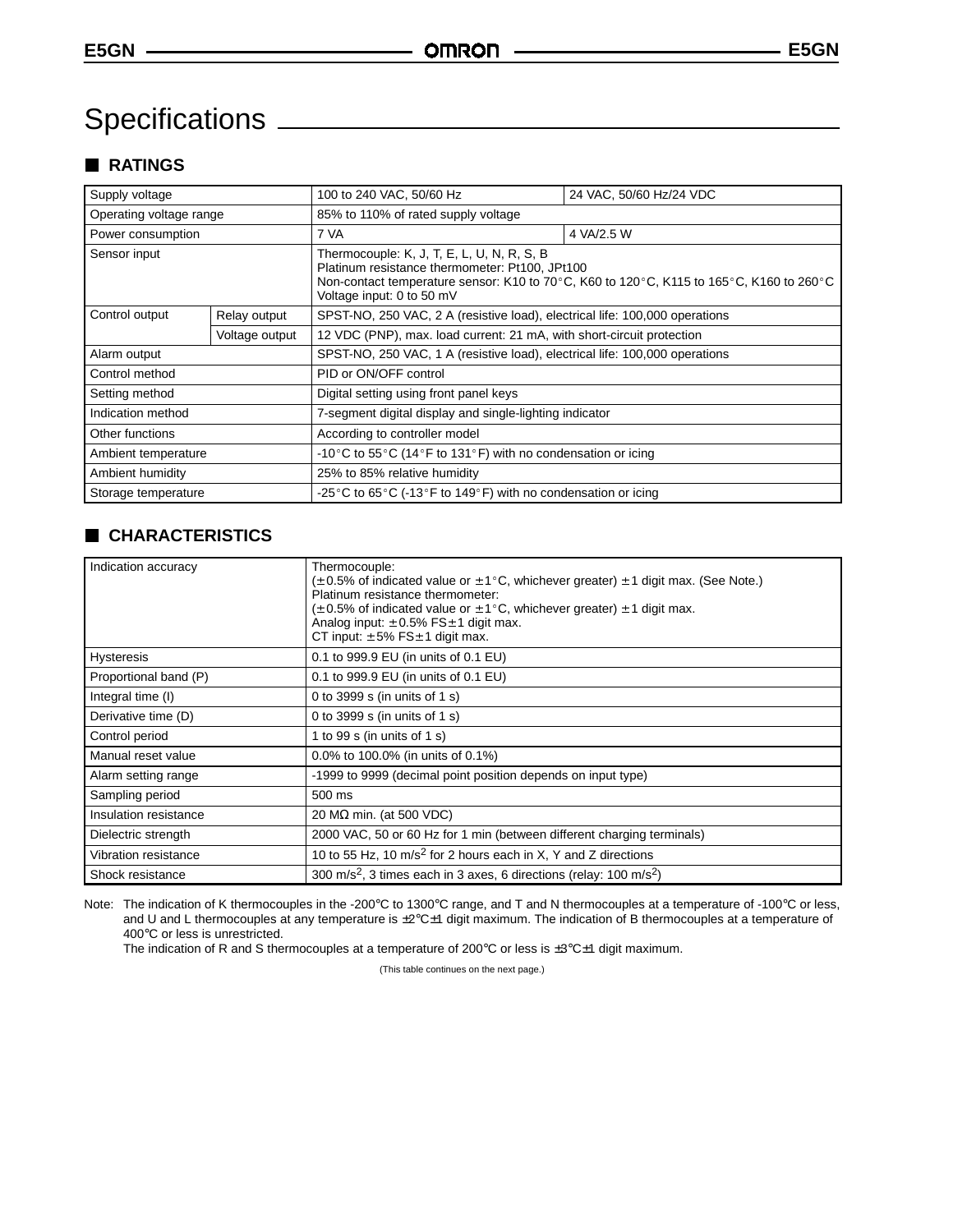### Characteristics Table - continued from previous page

| Weight                                     |           | Approx. 90 g                                                                                                                                                                                                                                                                                                                                                                                                                                                                                                                                      |  | Mounting bracket: approx. 10g |  |  |
|--------------------------------------------|-----------|---------------------------------------------------------------------------------------------------------------------------------------------------------------------------------------------------------------------------------------------------------------------------------------------------------------------------------------------------------------------------------------------------------------------------------------------------------------------------------------------------------------------------------------------------|--|-------------------------------|--|--|
| Protective structure<br><b>Front Panel</b> |           | NEMA4 for indoor use (equivalent to IP66)                                                                                                                                                                                                                                                                                                                                                                                                                                                                                                         |  |                               |  |  |
|                                            | Rear Case | <b>IP20</b>                                                                                                                                                                                                                                                                                                                                                                                                                                                                                                                                       |  |                               |  |  |
|                                            | Terminals | IP <sub>00</sub>                                                                                                                                                                                                                                                                                                                                                                                                                                                                                                                                  |  |                               |  |  |
| Memory protection                          |           | EEPROM (non-volatile memory) (number of writes: 100,000)                                                                                                                                                                                                                                                                                                                                                                                                                                                                                          |  |                               |  |  |
| <b>EMC</b>                                 |           | <b>Emission Enclosure:</b><br>EN55011 Group 1 class A<br>EN55011 Group 1 class A<br><b>Emission AC Mains:</b><br>EN61000-4-2: 4 kV contact discharge (level 2)<br>Immunity ESD:<br>8 kV air discharge (level 3)<br>10 V/m (amplitude modulated,<br>Immunity RF-interference:<br>ENV50140:<br>80 MHz to 1 GHz) (level 3)<br>10 V/m (pulse modulated, 900 MHz)<br>10 V (0.15 to 80 MHz) (level 3)<br>ENV50141:<br>Immunity Conducted Disturbance:<br>2 kV power-line (level 3)<br>Immunity Burst:<br>EN61000-4-4:<br>2 kV I/O signal-line (level 4) |  |                               |  |  |
| Approval standards                         |           | UL3121-1, CSA22.2 No. 14, E.B.1402C<br>Conforms to EN50081-2, EN50082-2, EN61010-1 (IEC1010-1)<br>Conforms to VDE0106/part 100 (Finger Protection), when the terminal cover is mounted.                                                                                                                                                                                                                                                                                                                                                           |  |                               |  |  |

## **COMMUNICATIONS SPECIFICATIONS**

| Transmission path connection | Multiple points                                                                                                                  |
|------------------------------|----------------------------------------------------------------------------------------------------------------------------------|
| Communications method        | RS-485 (two-wire, half duplex)                                                                                                   |
| Synchronization method       | Start-stop synchronization                                                                                                       |
| Baud rate                    | .200/2,400/4,800/9,600/19,200 bps                                                                                                |
| <b>Transmission code</b>     | <b>ASCII</b>                                                                                                                     |
| Data bit length              | 7 or 8 bits                                                                                                                      |
| Stop bit length              | or 2 bits                                                                                                                        |
| Error detection              | Vertical parity (none, even, odd)<br>Frame check sequence (FCS): with SYSMAC WAY<br>Block check character (BCC): with CompoWay/F |
| Flow control                 | Not available                                                                                                                    |
| Interface                    | <b>RS-485</b>                                                                                                                    |
| Retry function               | Not available                                                                                                                    |
| Communications buffer        | 40 bytes                                                                                                                         |

Note: The baud rate, data bit length, stop bit length, or vertical parity can be individually set using the communications setting level.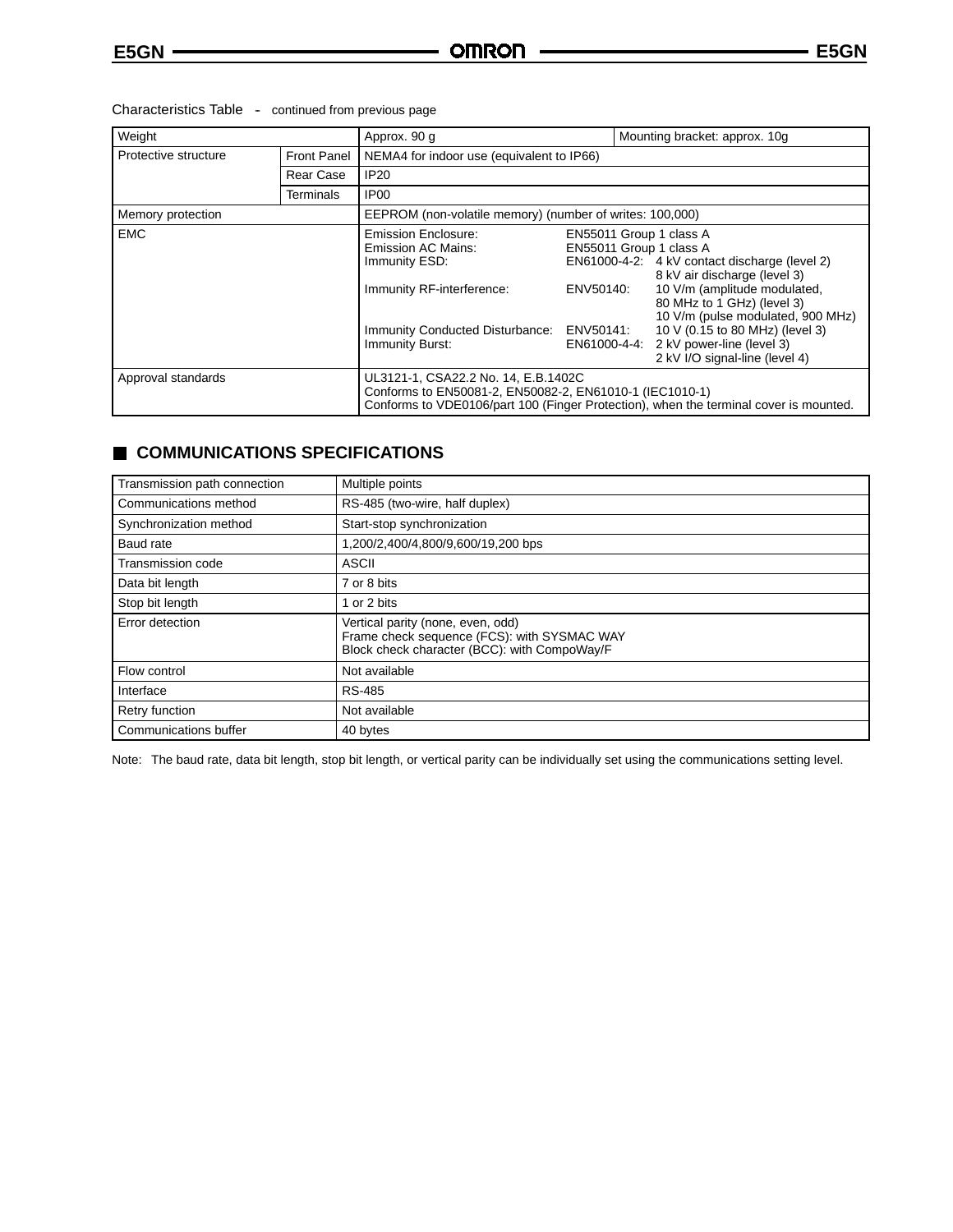## Nomenclature

## **E5GN**

#### **Operation Indicators**

- 1. AL (alarm) Lights when alarm output is ON.
- 2. CMW (communications writing control) Lights when communications writing is enabled and is out when it is disabled.
- 3. STP (stop) Lights when control of the E5GN has been stopped. During control, this indicator lights when an event or the run/stop function has been stopped, or, this indicator is out.
- 4. OUT (control output) Lights when control output is ON.

#### **Temperature Unit**

The temperature unit is displayed when the display unit parameter is set to a temperature. Indication is determined by the currently selected "temperature unit" parameter set value. When this parameter is set to "°C," "L" is displayed, and when set to "<sup>o</sup>F," "F" is displayed.

omron E5GN

ГĀІ

8

බ

 $\underline{\mathsf{CMM}}$ **STP** <u>out</u> 古 古

Π Π

Β '888

☞

`'

**No. 1 Display** Displays the process value or parameter type.

#### **No. 2 Display**

Displays the set point, manipulated variable or set value (setup) of the parameter.

#### **Up Key**

Each press of this key increases values displayed on the No.2 display. Holding down this key continuously increases values.

#### **Down Key**

Each press of this key decreases values displayed on the No.2 display. Holding down this key continuously decreases values.

#### **Level + Mode Key**

This key combination sets the E5GN to the "protect level."

Press this key to select the setup level. The setup level is selected in this order: "operation level" ←→ "adjustment level," "initial setting level" ←→ "communications setting level."

**Level Key**

Press this key to select parameters within each level.

**Mode Key**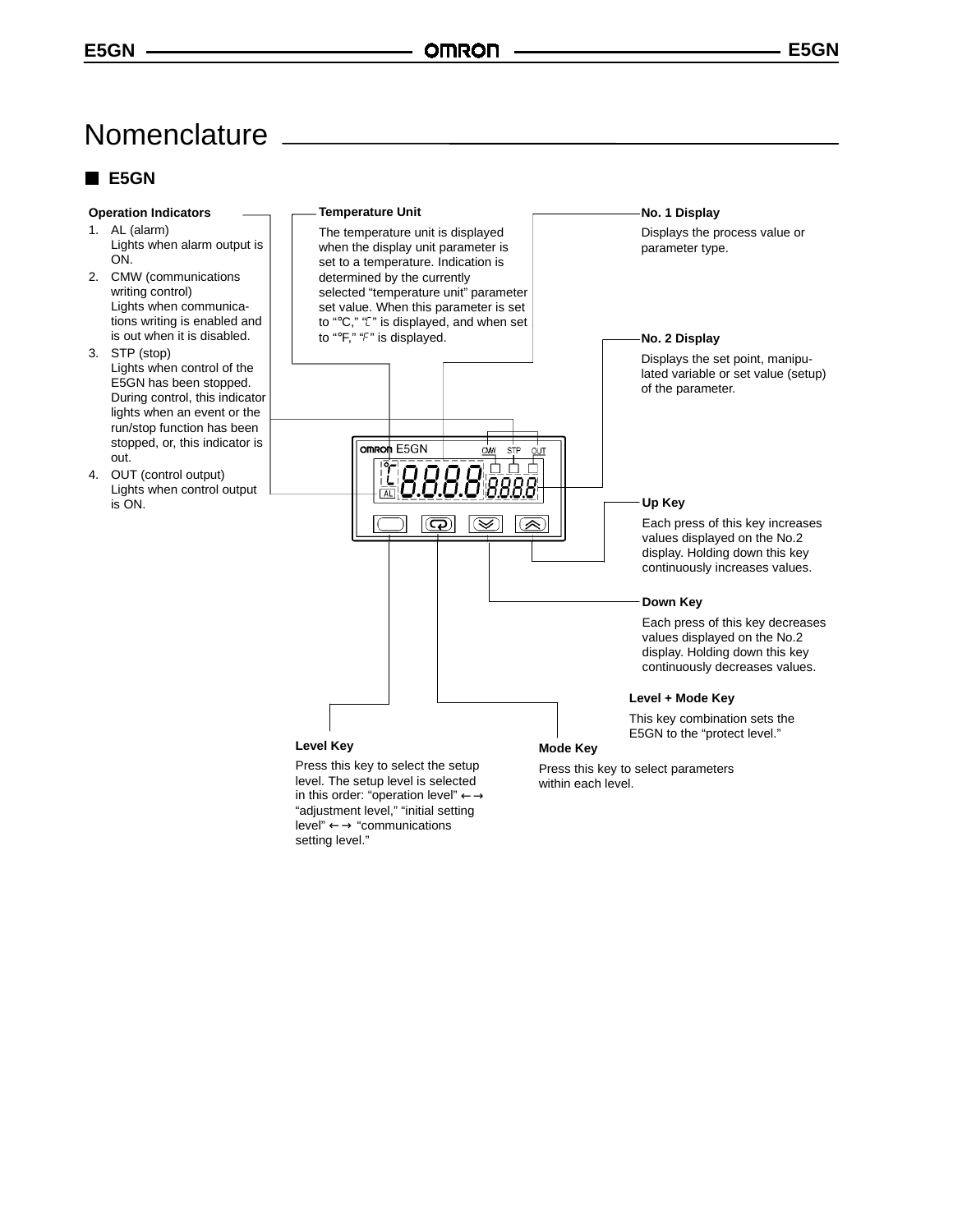## **Dimensions**

Unit: mm (inch)

### **E5GN**







\* When carrying out maintenance on the E5GN, only the terminal plate can be drawn out with the terminal leads still attached.

#### **Panel Cutout**





- 
- Insert the Controller through the hole in the panel from the front and push the adapter on from the rear. Push the adapter up to the back of the panel, ensuring that the controller is pushed all the way in, and remove any gap between the Controller, the panel, and the adapter. Finally, use the two screws on the adapter to secure the unit in place.
- To mount the E5GN so that it is waterproof, insert the waterproof seal onto the E5GN.
- When two or more E5GN Controllers are mounted, make sure that the surrounding temperature does not exceed the allowable operating temperature given in the specifications.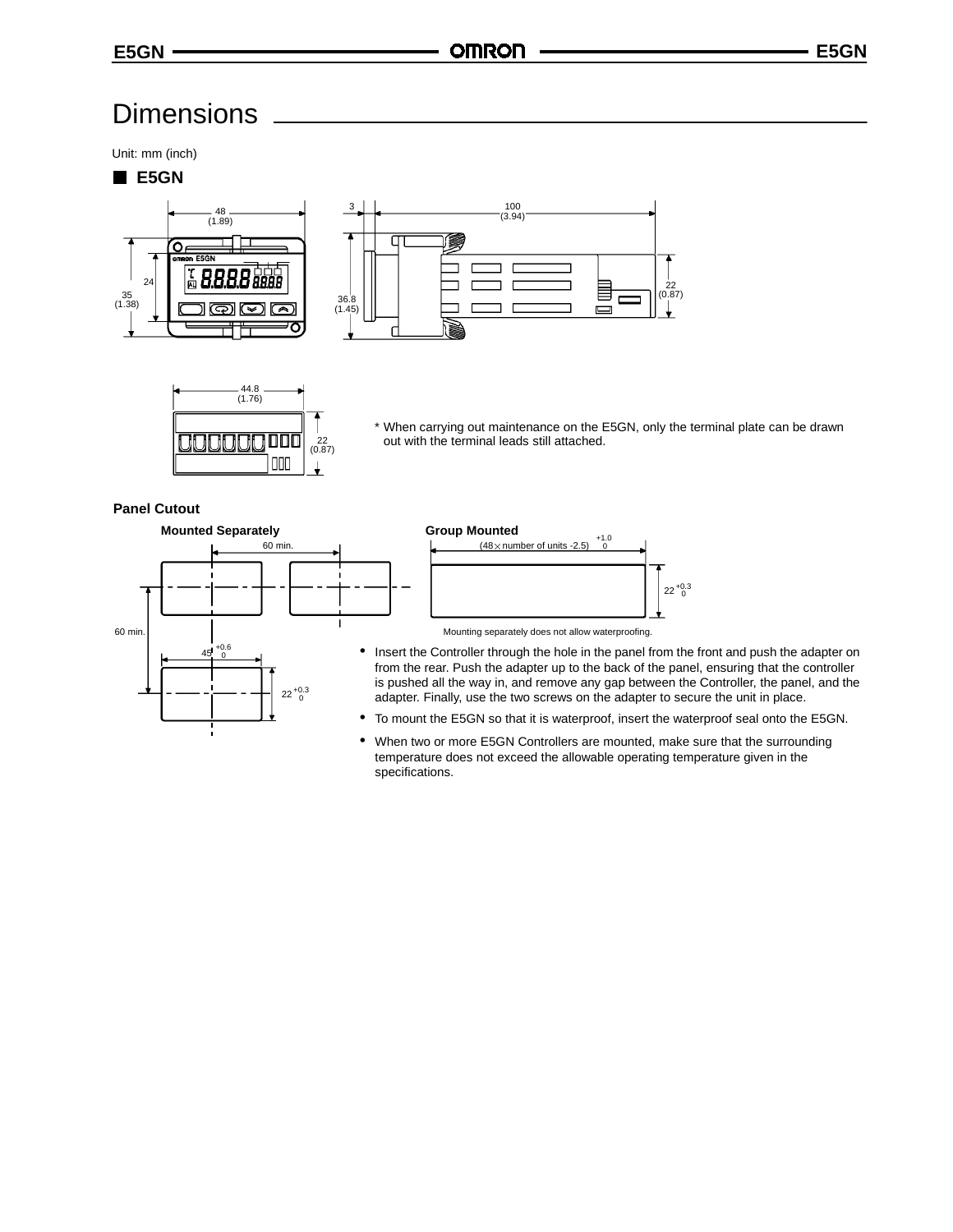## Installation

## **MOUNTING**

- 1. Insert the E5GN into the mounting hole in the panel from the front.
- 2. Push the adapter along the E5GN body from the terminals up to the panel, and secure it temporarily.
- 3. Tighten the two fixing screws on the adapter. When tightening screws, tighten the two screws alternately (keeping the nig screws, ugnien the two screws alternately (ke<br>torque to within approximately 0.29 to 0.39 N•m).



## **REMOVING AND ATTACHING THE TERMINAL PLATE**

The E5GN can be replaced by removing the terminal plate.

1. Press down hard on the fasteners on both sides of the terminals to unlock the terminal plate and pull upward.



2. Pull to remove the terminal plate.



3. Before you insert the terminal plate again, make sure that the pins match the positions of the holes in the terminal plate.



### **WIRING TERMINALS**

The voltage output (control output) is not electrically insulated from the internal circuits. When using a grounding thermocouple, do not connect the control output terminals to the ground. If the control output terminals are connected to the ground, errors will occur in the measured temperature values, as a result of leakage current.

Standard insulation is applied to the power supply I/O sections. If reinforced insulation is required, connect the input and output terminals to a device without any exposed current-carrying parts or to a device with standard insulation suitable for the maximum operating voltage of the power supply I/O section.



## **WIRING PRECAUTIONS**

#### **E5GN**

• Connect the terminals as specified below.

| Terminal No. | Cables                         | Pin terminals |
|--------------|--------------------------------|---------------|
| 1 to 6       | AWG24 to AWG14 2.1 dia. max.   |               |
| $17$ to 9    | AWG28 to AWG22   1.3 dia. max. |               |

The exposed current-carrying part to be inserted into terminals must be 5 to 6 mm.



Electrical wire **Pin** terminal

• Tighten the terminal screws to the torque specified below.

| Terminal No. | Screw          | Maximum tightening torque               |
|--------------|----------------|-----------------------------------------|
| 1 to $6$     | M2.6           | $0.24$ N $\cdot$ m (2.5 kgf $\cdot$ cm) |
| 7 to 9       | M <sub>2</sub> | $0.13 N·m (1.4 k$ gf•cm)                |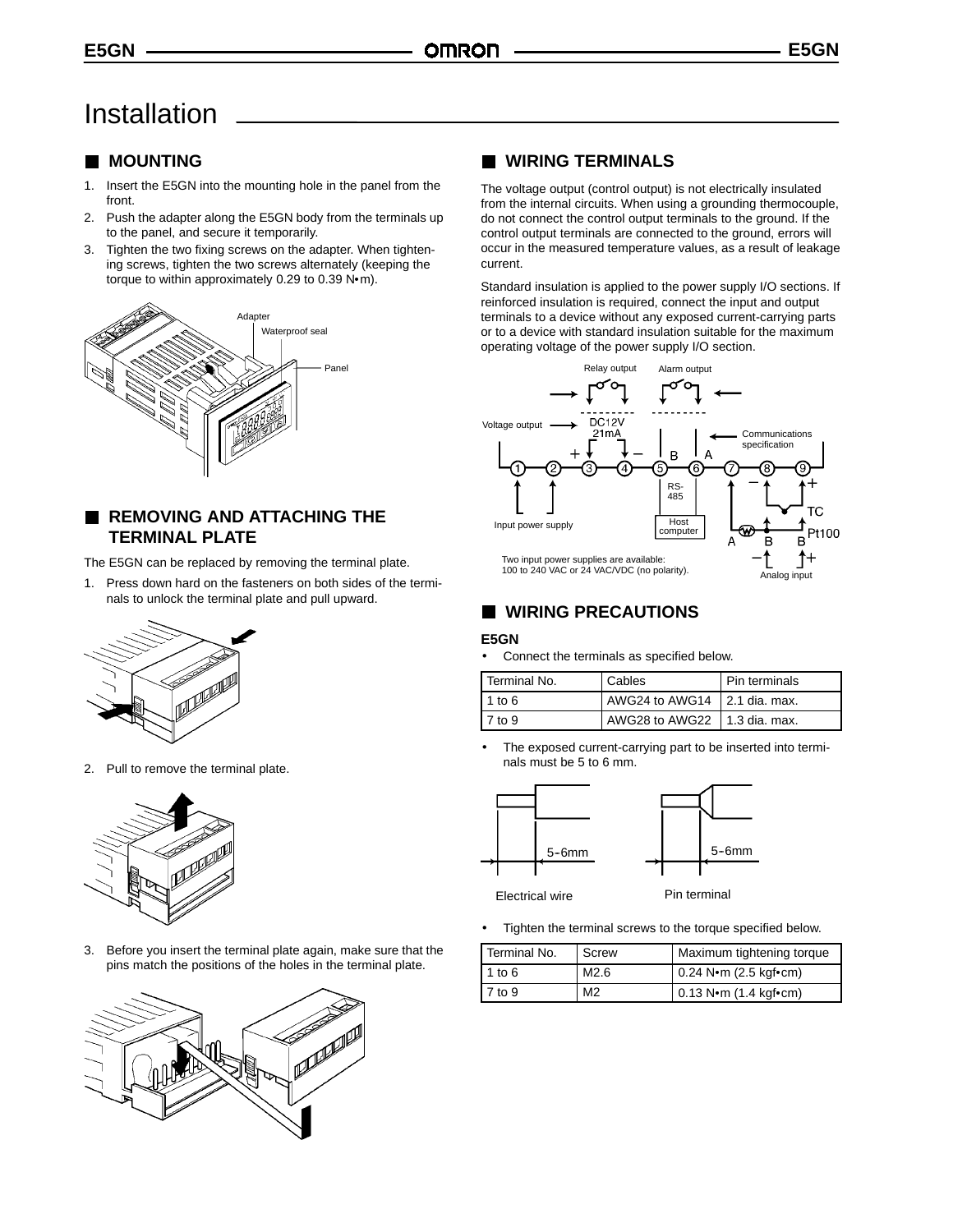## **Operation**

## **INITIAL SETUP**

On previous Controllers, sensor input type, alarm type and control period were set on DIP switches. These hardware settings are now set in parameters in setup menus. The  $\odot$  and  $\overline{\mathbb{Q}}$  keys are used to switch between setup menus, and the amount of time that you hold the keys down determines which setup menu you move to. This section describes two typical examples.

Note: On the E5GN, the  $\bigcirc$  Key is the  $\bigcirc$  Key.

#### **1. ON/OFF Control**

#### **Typical Application Examples**



#### **Typical Example**

| 0 K thermocouple -200 to 1300°C |  |
|---------------------------------|--|
| Control method: ON/OFF control  |  |
| 2 upper limit                   |  |
| 20°C (For setting deviation)    |  |
| $100^{\circ}$ C                 |  |
|                                 |  |

Change only the alarm value 1 and set point. The rest must be left as default settings.

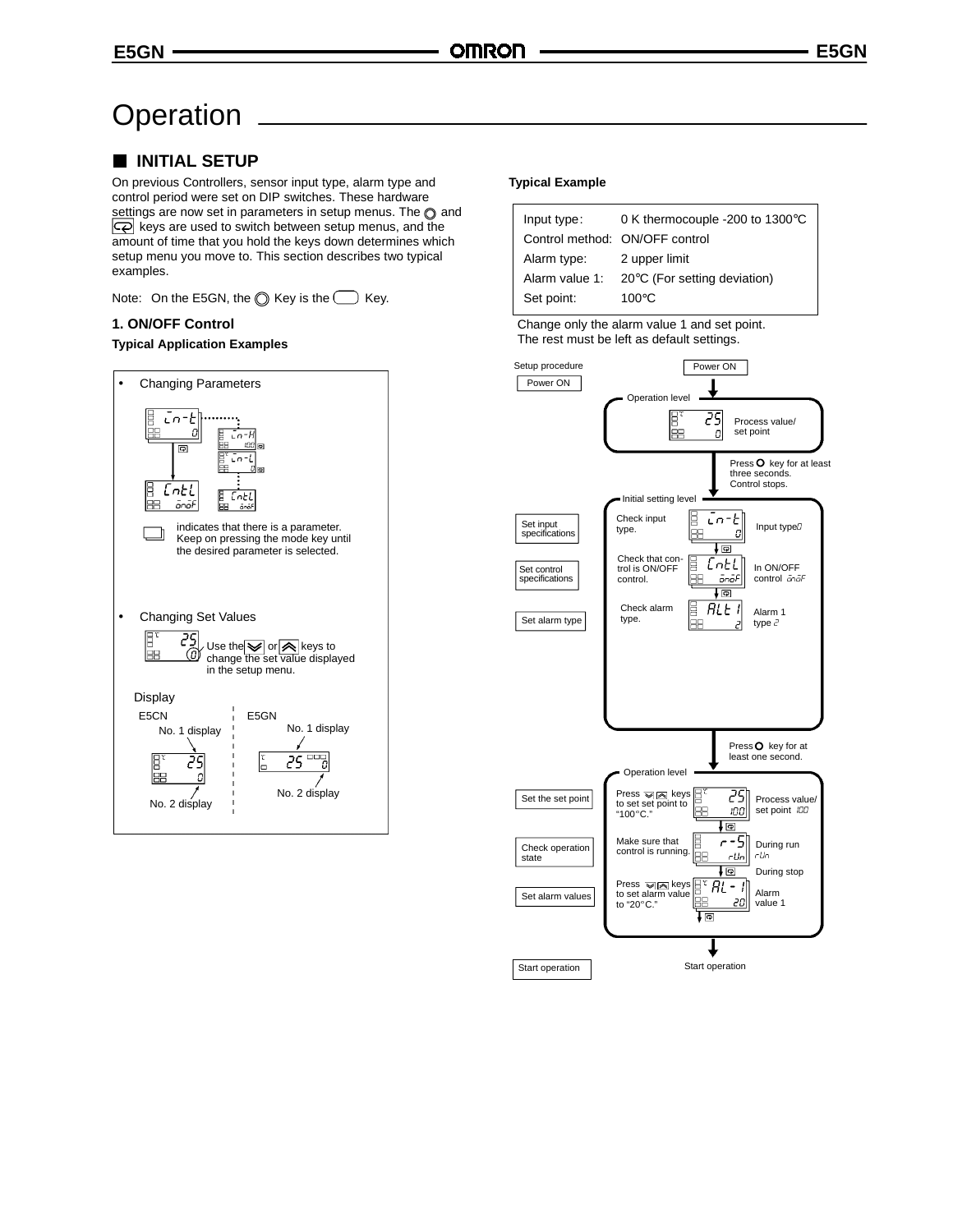#### **2. PID Control Using Auto-tuning**

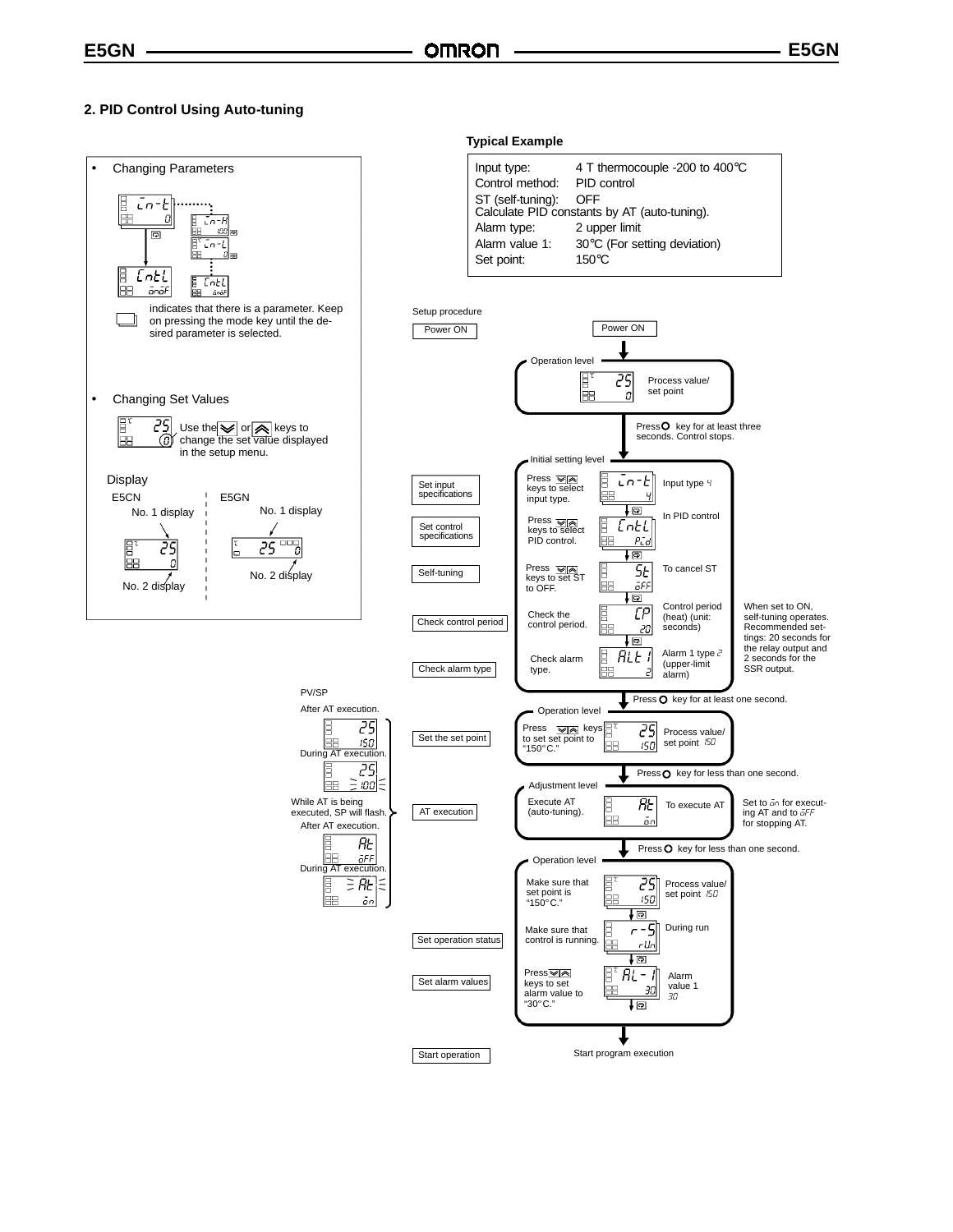## Specification Setting After Turning ON Power

## **OUTLINE OF OPERATION PROCEDURES**

#### **Key Operation**

In the following descriptions, all the parameters are introduced in the display sequence. Some parameters may not be displayed depending on the protect settings and operation conditions.



## **DESCRIPTION OF EACH LEVEL**

#### **Operation Level**

This level is displayed when you turn the power ON. You can move to the protect level, initial setting level and adjustment level from this level.

Normally, select this level during operation. During operation, the process value, set point and manipulated variable can be monitored, and the alarm value and upper- and lower-limit alarms can be monitored and modified.

#### **Adjustment Level**

To select this level, press the  $\oslash$  key once for less than one second.

This level is for entering set values and offset values for control. This level contains parameters for setting the set values, AT (auto-tuning), communications writing enable/disable, hysteresis, multi-SP, input shift values, heater burnout alarm (HBA) and PID constants. You can move to the top parameter of the operation level or initial setting level from here.

#### **Initial Setting Level**

To select this level, press the  $\bigcirc$  key for at least three seconds in the operation level. This level is for specifying the input type, selecting the control method, control period, setting direct/reverse action and alarm type. You can move to the advanced function setting level or communications setting level from this initial setting level. To return to the operation level, press the  $\bigcirc$  key for at least one second. To move to the communications setting level, press the  $\bigcirc$  key once for less than one second.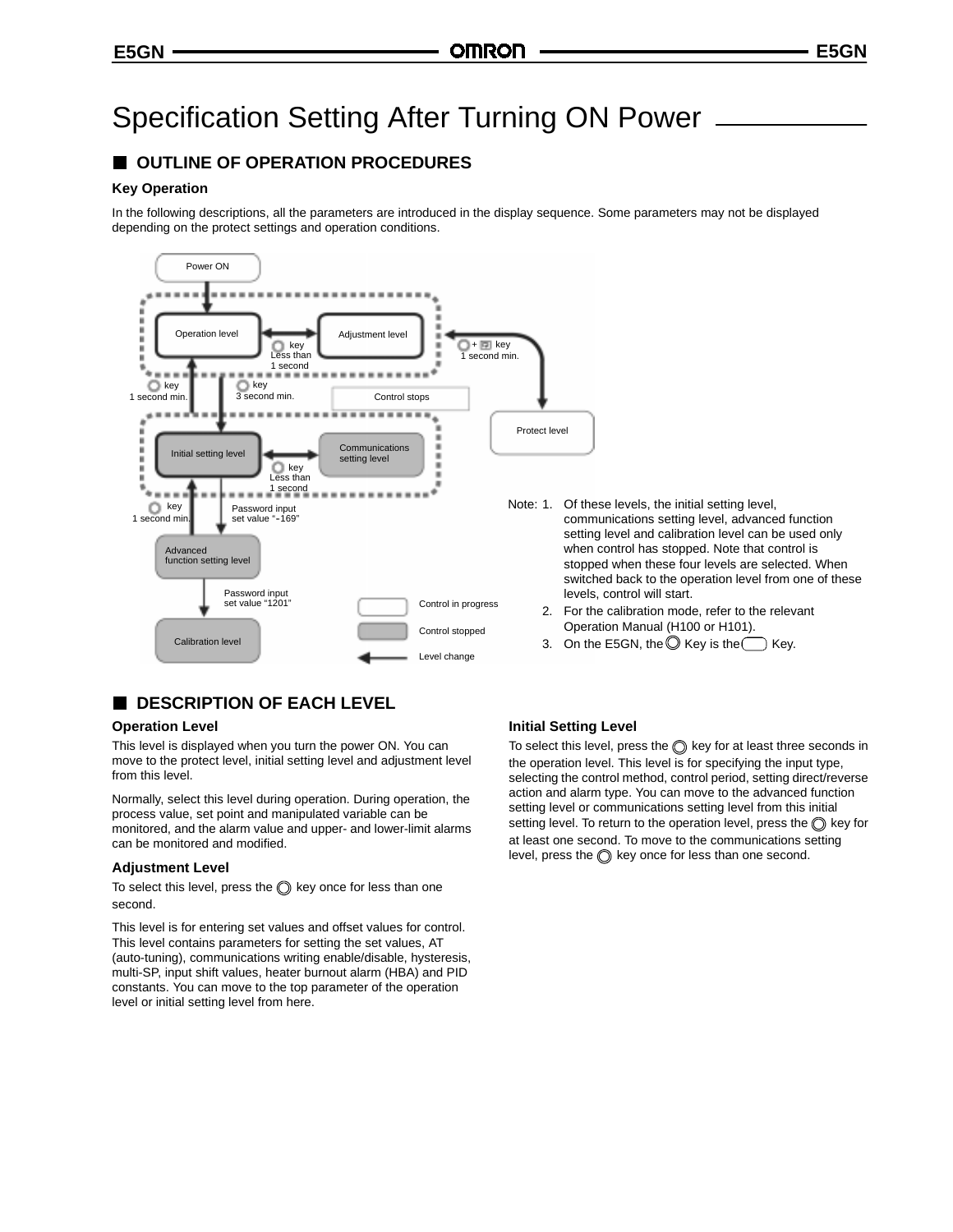#### **Protect Level**

To select this level, simultaneously press the  $\bigcirc$  and  $\bigcirc$  keys for at least one second. This level is to prevent unwanted or accidental modification of parameters. Protected levels will not be displayed, and so the parameters in that level cannot be modified.

#### **Communications Setting Level**

To select this level, press the  $\bigcirc$  key once for less than one second in the initial setting level. When the communications function is used, set the communications conditions in this level. Communicating with a personal computer (host computer) allows set points to be read and written, and manipulated variables to be monitored.

#### **Advanced Function Setting Level**

To select this level, you must enter the password ("-169") in the initial setting level.

You can move only to the calibration level from this level.

This level is for setting the automatic return of display mode, MV limiter, event input assignment, standby sequence, alarm hysteresis, ST (self-tune) and to move to the user calibration level.

#### **Calibration Level**

To select this level, you must enter the password ("1201") in the advanced function setting level. This level is for offsetting deviation in the input circuit.

You cannot move to other levels by operating the keys on the front panel from the calibration level. To cancel this level, turn the power OFF then back ON again.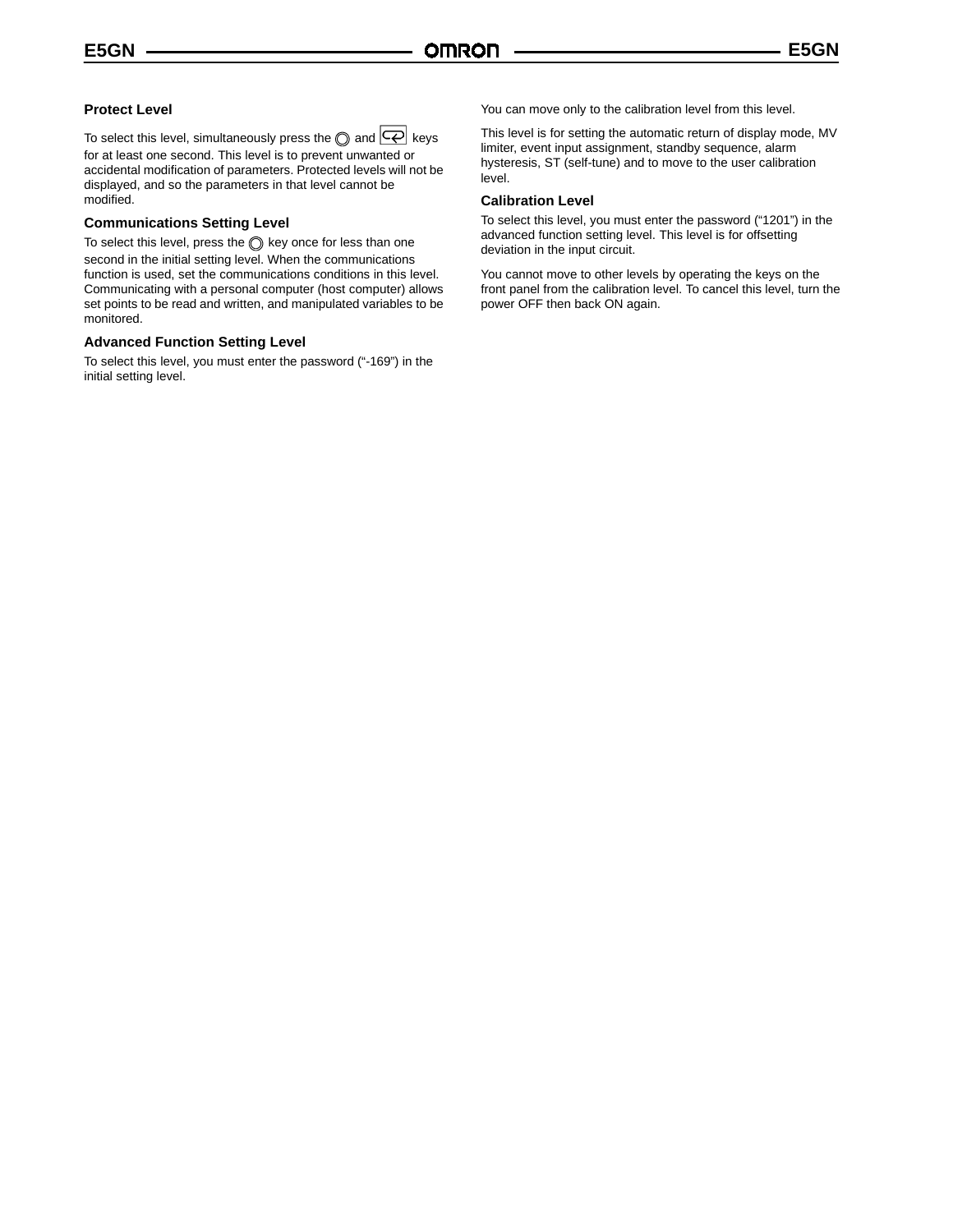## **SPECIFICATION SETTING (AFTER TURNING ON POWER)**

#### **Initial Setting Level**

This level is used for setting basic specifications of the Temperature Controller. Using this level, set the input type for selecting the input to be connected such as the thermocouple or platinum resistance thermometer and set the range of set point and the alarm mode.



The move from the operation level to the initial setting level,  $pres \circled{$  key for three seconds or more.

The initial setting level is not displayed when

"initial/communications protection" is set to "2." This initial setting level can be used when "initial setting/communications protection" is set to "0" or "1."

The "scaling upper limit," "scaling lower limit," and "decimal point" parameters are displayed when an analog voltage input is selected as the input type.



To return to the operation level, press the  $\bigcirc$  key for longer than one second

\*Not displayed as default setting.

- Note: 1. Displayed only with models provided with an alarm function.
	- 2. Displayed only with the E5CN provided with a twopoint alarm function.
	- 3. Advanced function setting level is for E5CN models only.

Initial setting level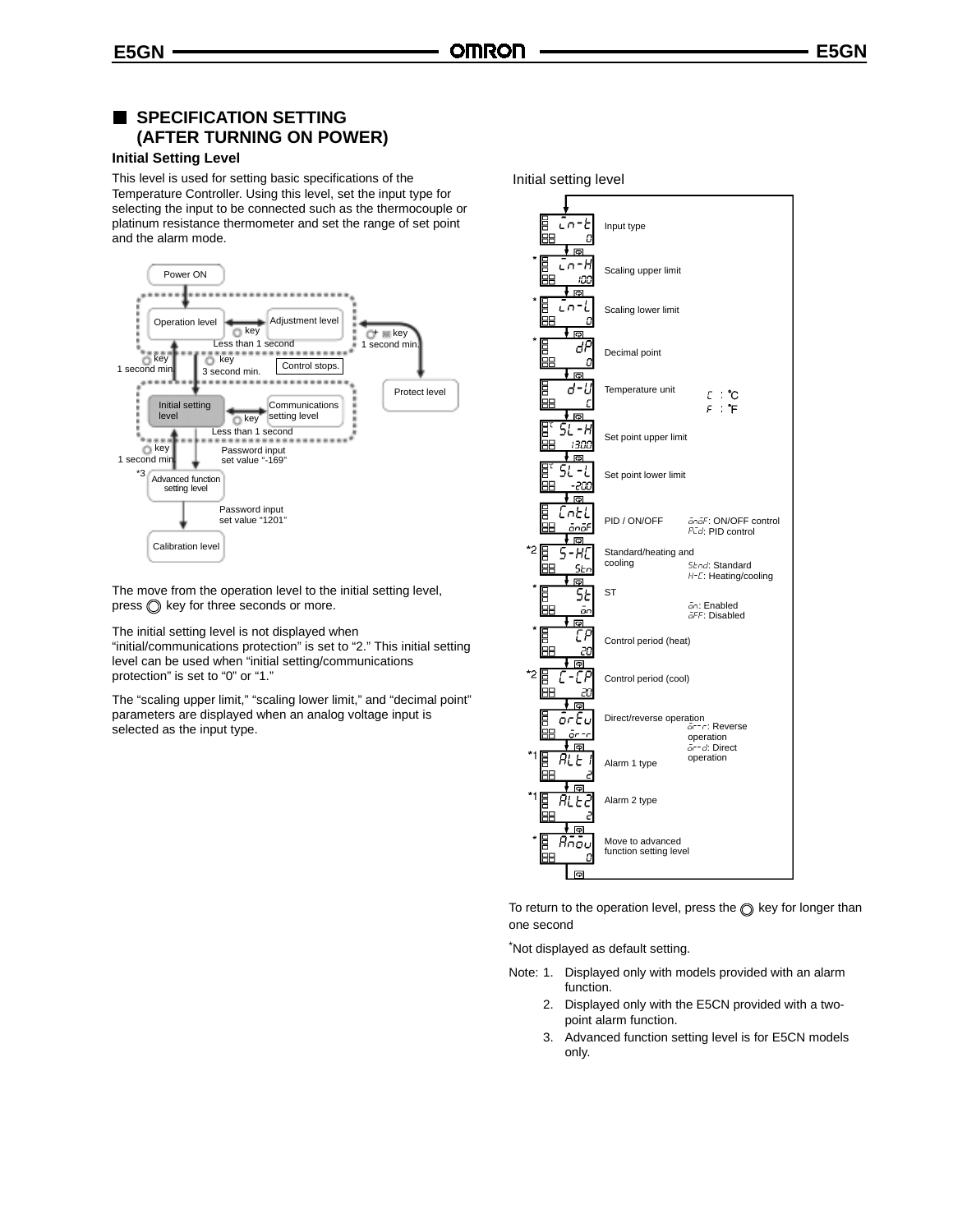## **INPUT TYPE**

#### **Using a Thermocouple Input Type**

When using a thermocouple input type, follow the specifications listed in the following table.

| Input type                          | Specifications                    | Set Value      | Input Temperature Range                                                                         |
|-------------------------------------|-----------------------------------|----------------|-------------------------------------------------------------------------------------------------|
| Thermocouple                        | K                                 | $\overline{0}$ | $-200$ to 1300 (°C) /-300 to 2300 (°F)                                                          |
|                                     |                                   | 1              | $-20.0$ to 500.0 (°C) /0.0 to 900.0 (°F)                                                        |
|                                     | J                                 | $\overline{2}$ | $-100$ to 850 ( $^{\circ}$ C)<br>/-100 to 1500 ( $\degree$ F)                                   |
|                                     |                                   | 3              | $-20.0$ to 400.0 (°C) /0.0 to 750.0 (°F)                                                        |
|                                     | т                                 | 4              | $-200$ to 400 ( $^{\circ}$ C)<br>/-300 to 700 ( $\degree$ F)                                    |
|                                     | E                                 | 5              | 0 to 600 ( $^{\circ}$ C)<br>/0 to 1100 ( $\degree$ F)                                           |
|                                     |                                   | 6              | $-100$ to 850 (°C)<br>/-100 to 1500 ( $\degree$ F)                                              |
|                                     | U                                 | $\overline{7}$ | $-200$ to 400 ( $^{\circ}$ C)<br>/-300 to 700 ( $\degree$ F)                                    |
|                                     | N                                 | 8              | $-200$ to 1300 ( $^{\circ}$ C)<br>$/-300$ to 2300 ( $\degree$ F)                                |
|                                     | R                                 | 9              | 0 to 1700 ( $^{\circ}$ C)<br>/0 to 3000 ( $\degree$ F)                                          |
|                                     | S                                 | 10             | 0 to 1700 ( $^{\circ}$ C)<br>/0 to 3000 ( $\degree$ F)                                          |
|                                     | B                                 | 11             | 100 to 1800 (°C)<br>/300 to 3200 (°F)                                                           |
| Non-contact temperature sensor ES1A | K <sub>10</sub> to $70^{\circ}$ C | 12             | 0 to 90 ( $^{\circ}$ C)<br>/0 to 190 (°F)                                                       |
|                                     | K60 to 120°C                      | 13             | 0 to 120 ( $^{\circ}$ C)<br>/0 to 240 ( $\degree$ F)                                            |
|                                     | K115 to 165 $\degree$ C           | 14             | 0 to 165 ( $^{\circ}$ C)<br>/0 to 320 (°F)                                                      |
|                                     | K160 to 260 °C                    | 15             | 0 to 260 ( $^{\circ}$ C)<br>/0 to 500 (°F)                                                      |
| Analog input                        | 0 to $50mV$                       | 16             | One of following ranges depending on the<br>results of scaling: 1999 to 9999, 199.9 to<br>999.9 |

Note: The initial settings are: 0: -200 to 1300°C/-300 to 2300°F.

#### **Using a Platinum Resistance Thermometer Input Type**

When using the platinum resistance thermometer input type, follow the specifications listed in the following table.

| Input type                      | <b>Specifications</b> | Set Value | Input Temperature Range                                      |  |
|---------------------------------|-----------------------|-----------|--------------------------------------------------------------|--|
| Platinum resistance thermometer | Pt100                 |           | $-200$ to 850 (°C)<br>/-300 to 1500 (°F)                     |  |
|                                 |                       |           | $-199.9$ to 500.0 (°C)/-199.9 to 900.0 (°F)                  |  |
|                                 |                       |           | 0.0 to 100.0 ( $^{\circ}$ C)<br>/0.0 to 210.0 ( $\degree$ F) |  |
|                                 | JPt100                |           | $-199.9$ to 500.0 (°C)/-199.9 to 900.0 (°F)                  |  |
|                                 |                       | 4         | 0.0 to 100.0 ( $^{\circ}$ C)<br>/0.0 to 210.0 ( $\degree$ F) |  |

Note: 1. The initial settings are: 0: Pt100 -200 to 850 $^{\circ}$ C/-300 to 1500 $^{\circ}$ F.

2. The ES1A Non-contact Temperature Sensor will be available soon.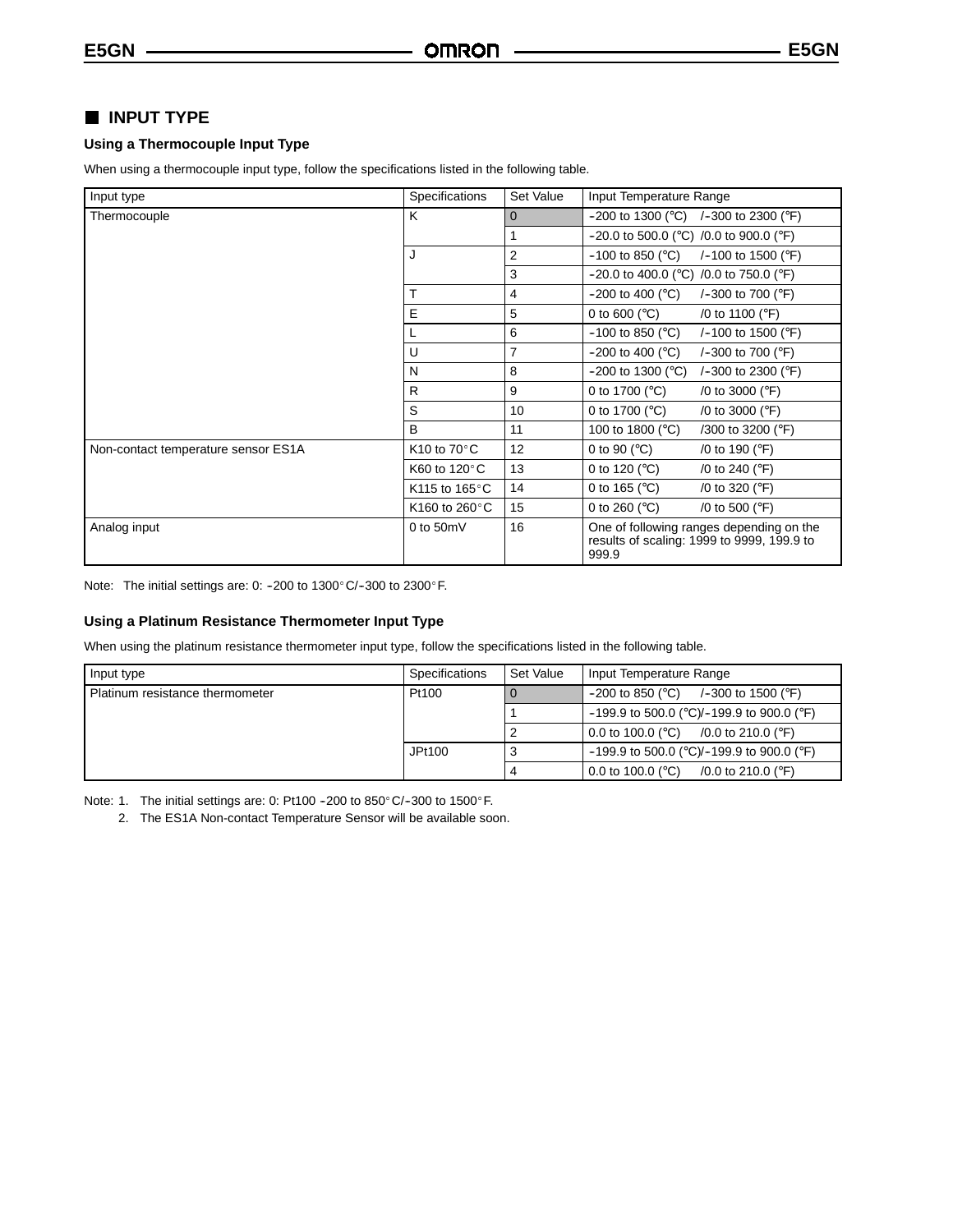### **ALARM 1 AND ALARM 2**

For the alarm 1 and alarm 2, select alarm types out of the 12 alarm types listed in the following table.

| Set Value           | Alarm Type                                                  | <b>Alarm Output Operation</b>                         |                                                          |
|---------------------|-------------------------------------------------------------|-------------------------------------------------------|----------------------------------------------------------|
|                     |                                                             | When X is positive                                    | When X is negative                                       |
| $\mathsf{O}\xspace$ | Alarm function OFF                                          | Output OFF                                            |                                                          |
| $1*1$               | Upper- and lower-limit (deviation)                          | ON<br>OFF<br>SP                                       | $*_{2}$                                                  |
| $\overline{2}$      | Upper-limit (deviation)                                     | ON<br>OFF<br>SP                                       | * X *<br>ON<br>OFF<br>SP                                 |
| 3                   | Lower-limit (deviation)                                     | ON<br>OFF<br>SP                                       | — ×<br>CN<br>OFF<br>SF <sup>1</sup>                      |
| $4*1$               | Upper- and lower-limit range<br>(deviation)                 | $L$   $H$ }<br>ON<br>OFF<br><b>SP</b>                 | $*3$                                                     |
| $5^*1$              | Upper- and lower-limit with standby<br>sequence (deviation) | ON<br>$\mathcal{H}$<br>OFF<br>88                      | $*_{4}$                                                  |
| 6                   | Upper-limit with standby sequence<br>(deviation)            | ON<br>OFF<br>SP                                       | - x +<br>CIN<br>OFF<br>5P                                |
| $\overline{7}$      | Lower-limit with standby sequence<br>(deviation)            | ÖN<br>$X =$<br>OFF<br>SP                              | $\rightarrow$ $\times$ $\rightarrow$<br>CN.<br>OFF<br>8P |
| 8                   | Absolute-value upper-limit                                  | $-x-$<br>ON<br>OFF<br>o                               | $+ x +$<br>ON<br>OFF                                     |
| 9                   | Absolute-value lower-limit                                  | ON<br>$\rightarrow x \rightarrow$<br>OFF<br>o         | $\leftarrow$ X $\rightarrow$<br>CN<br>OFF<br>Ð           |
| 10                  | Absolute-value upper-limit with<br>standby sequence         | $\leftarrow$ $\times$ $\rightarrow$<br>ON<br>OFF<br>Ð | ⊷⊻⊸<br>CN<br>OFF<br>ō                                    |
| 11                  | Absolute-value lower-limit with<br>standby sequence         | $---x-+$<br>ON<br>OFF<br>ö                            | $\leftarrow$ X $\rightarrow$<br>ON<br>OFF<br>Ð           |

\*1: With set values 1, 4 and 5, the upper and lower limit values can be set independently for each alarm type and are expressed as "L" and "H."

Following operations are for cases when an alarm set point is "X" or negative.

\*2: Set value: 1, upper- and lower-limit alarm

| Case 1                       | Case 2                   | Case 3 (Always ON) | L < 0<br>一直<br>н |
|------------------------------|--------------------------|--------------------|------------------|
| $H < 0$ ( $> 0$<br>н<br>< 11 | $H > 0$ $L < 0$<br>H > U | er pro             | H<き し>の<br>$+ -$ |
|                              |                          |                    | H > 0<br>L < 0   |

#### \*3: Set value: 4, upper- and lower-limit range



\*4: Set value: 5, upper- and lower-limit with standby sequence

Case 1 Case 2 Same as for the upper- and lower-limit alarm. However, when the upper limit and lower limit hysteresis overlaps: Always OFF



Example: When the alarm is set ON at  $110^{\circ}$ C/ $\circ$ F or higher.

• **When an alarm type other than the absolutevalue alarm is selected**

(For alarm types 1 to 7) The alarm value is set as a deviation from the set point.



• **When the absolutevalue alarm is selected**

(For alarm types 8 to 11) The alarm value is set as an absolute value from the alarm value of  $0^{\circ}$  C/F.

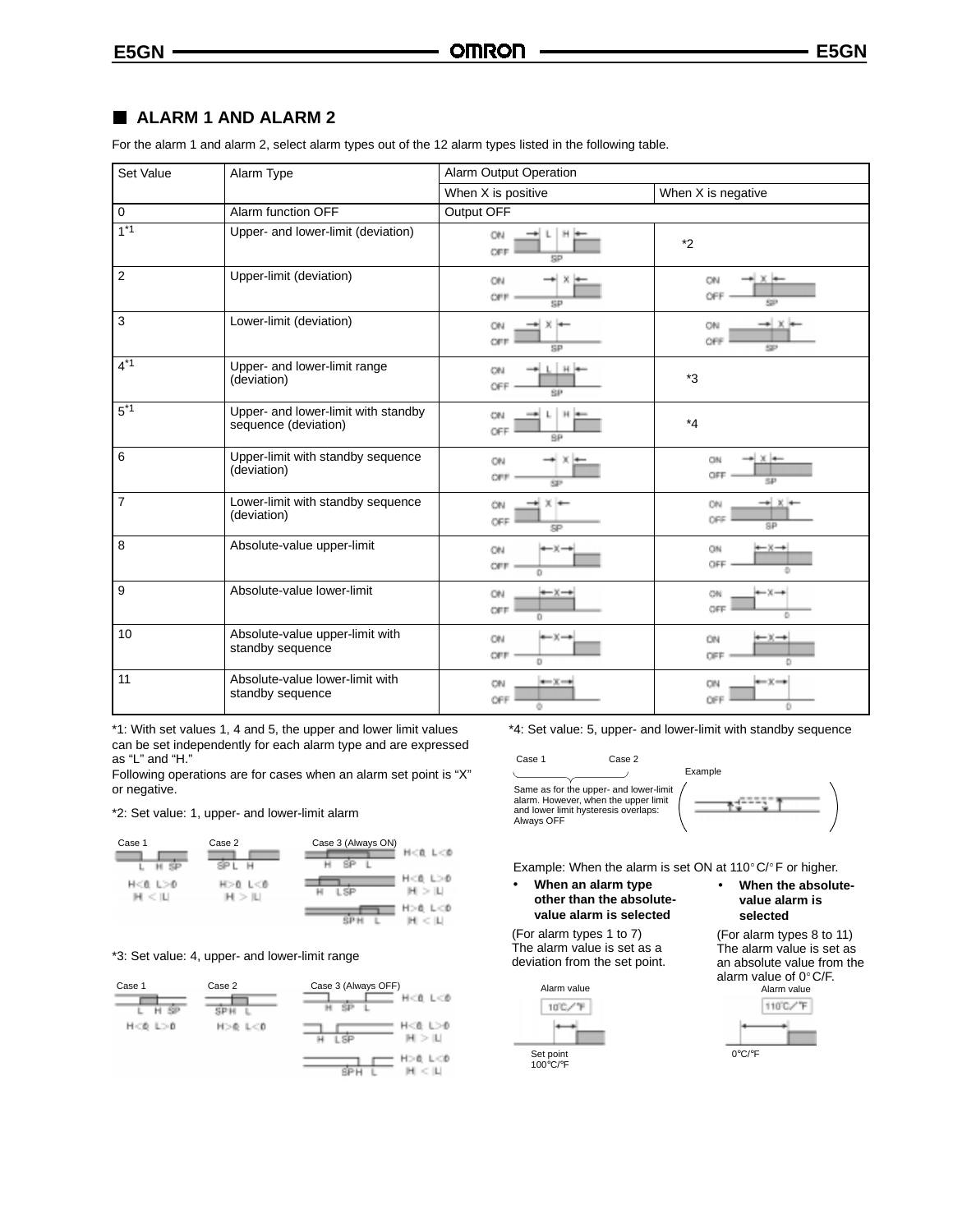### **PARAMETERS**

Parameters related to setting items for each level are marked in boxes in the flowcharts and brief descriptions are given as required. At the end of each setting item, press the mode key to return to the beginning of each level.

#### **Display**



Note: Advanced function levels are for E5CN.

**Operation Level**



Note: 1. For E5CN only.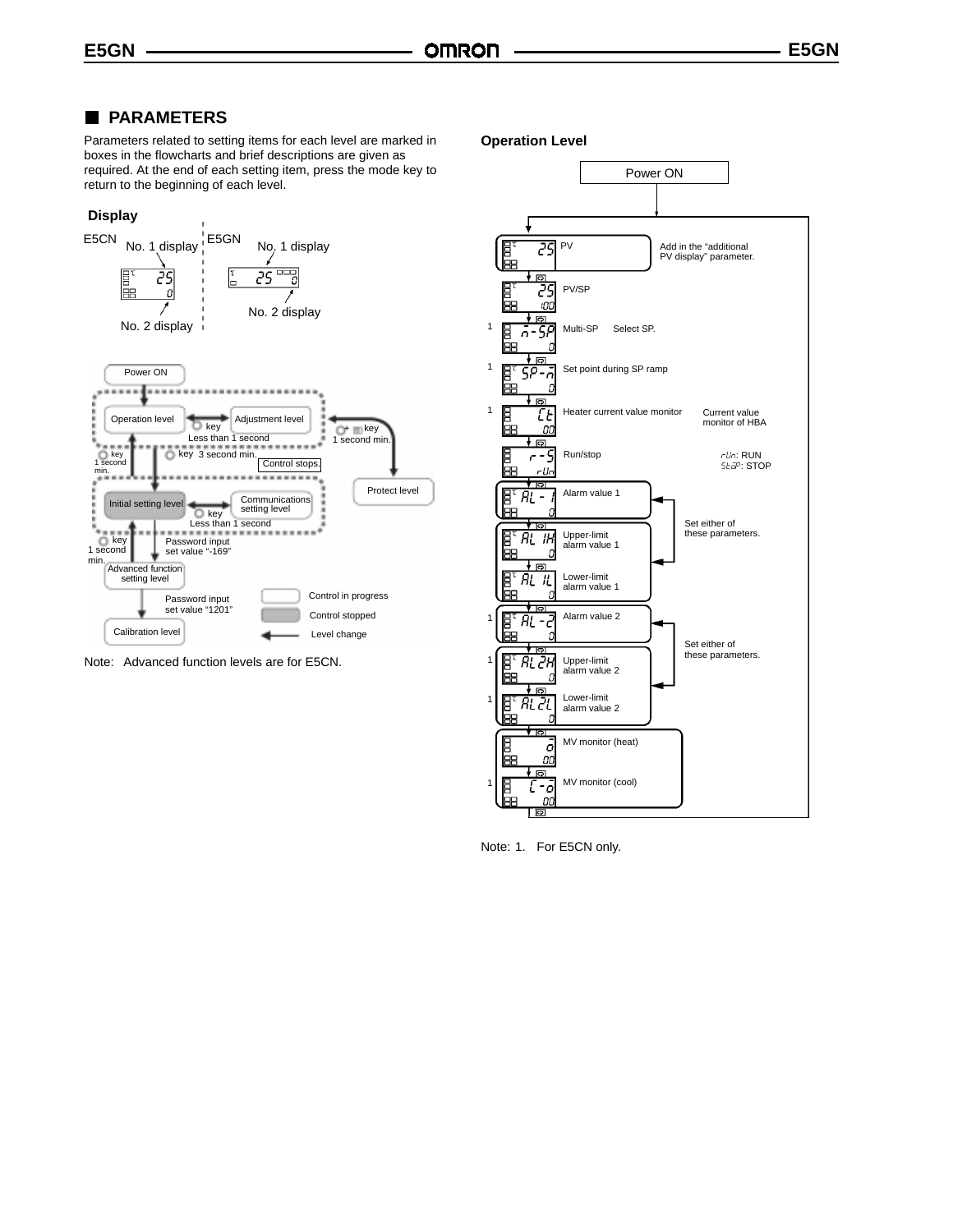#### **Initial Setting Level**



Note: 1. For E5CN only.

**Adjustment Level**



Note: 2. For E5CN only.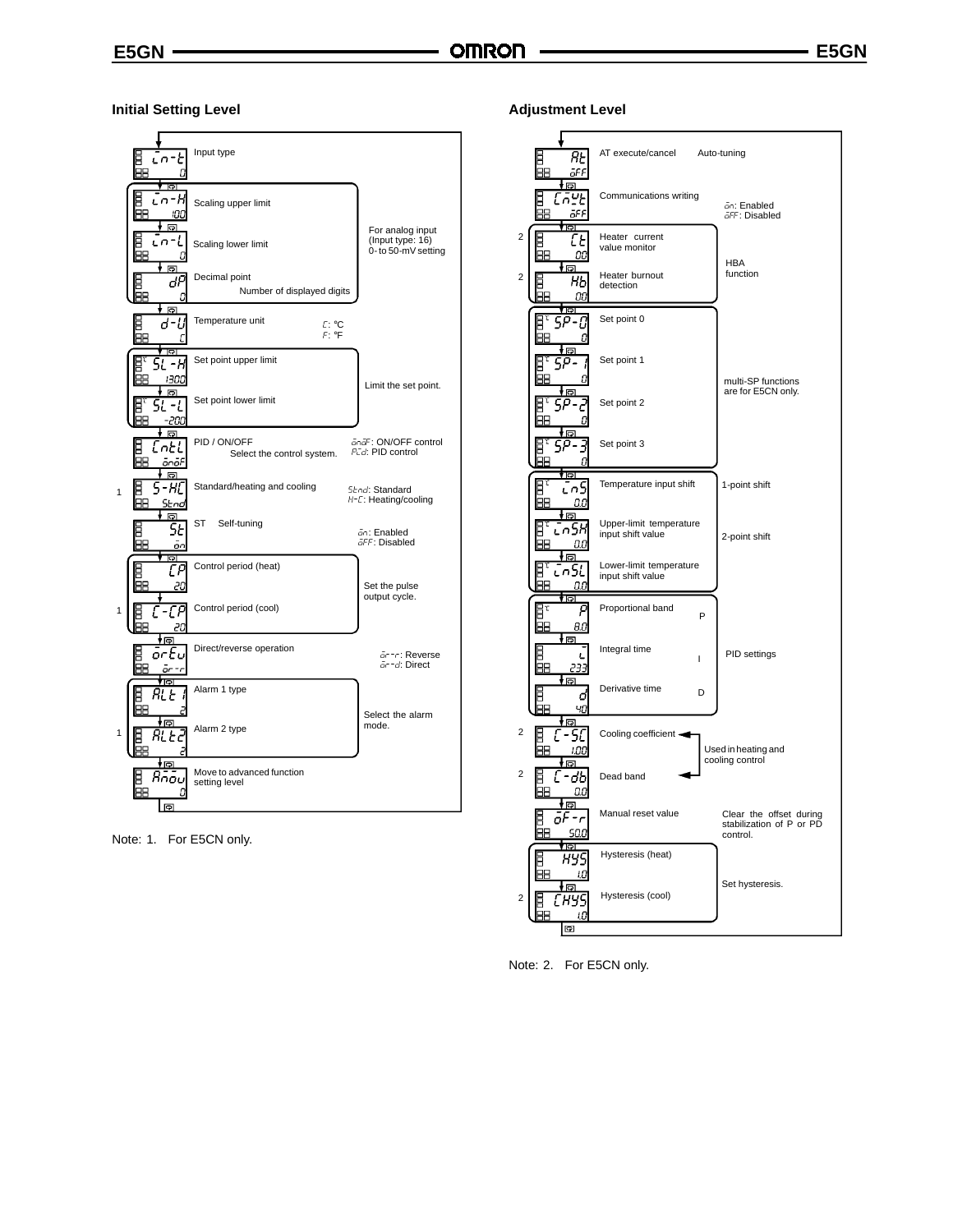#### **Protect Level**



Operation/adjustment protection Restricts display and modification of menus in the operation and adjustment levels. Initial setting/communications protection Restricts display and modification of menus in the initial setting, operation level and adjustment levels. Setting change protection

Protects changes to setups by operating the front panel keys.

#### **Operation/Adjustment Protection**

The following table shows the relationship between set values and the range of protection.

| Level              |       | Set value |  |  |  |
|--------------------|-------|-----------|--|--|--|
|                    |       |           |  |  |  |
| Operation<br>level |       |           |  |  |  |
|                    | PV/SP |           |  |  |  |
|                    | Other |           |  |  |  |
| Adjustment level   |       |           |  |  |  |

When this parameter is set to "0," parameters are not protected.

#### Default setting: 0

- $\odot$  : Can be displayed and changed
- $\circ$  : Can be displayed
- $\times$  : Cannot be displayed and move to other levels not possible

#### **Initial Setting/Communications Protection**

This protect level restricts movement to the initial setting level, communications setting level and advanced function setting level.

| Set<br>value | Initial setting<br>level | Communications<br>setting level | Advanced<br>function<br>setting level |
|--------------|--------------------------|---------------------------------|---------------------------------------|
|              |                          |                                 |                                       |
|              |                          |                                 |                                       |
|              |                          |                                 |                                       |

Default setting: 1

○ : Move to other levels possible

 $\times$  : Move to other levels not possible

#### **Setting Change Protection**

This protect level protects setup from being changed by operating the keys on the front panel.

| Set value  | Description                                                                       |
|------------|-----------------------------------------------------------------------------------|
| <b>OFF</b> | Setup can be changed by key operation.                                            |
| I ON       | Setup cannot be changed by key operation.<br>(The protect level, can be changed.) |

Default setting: OFF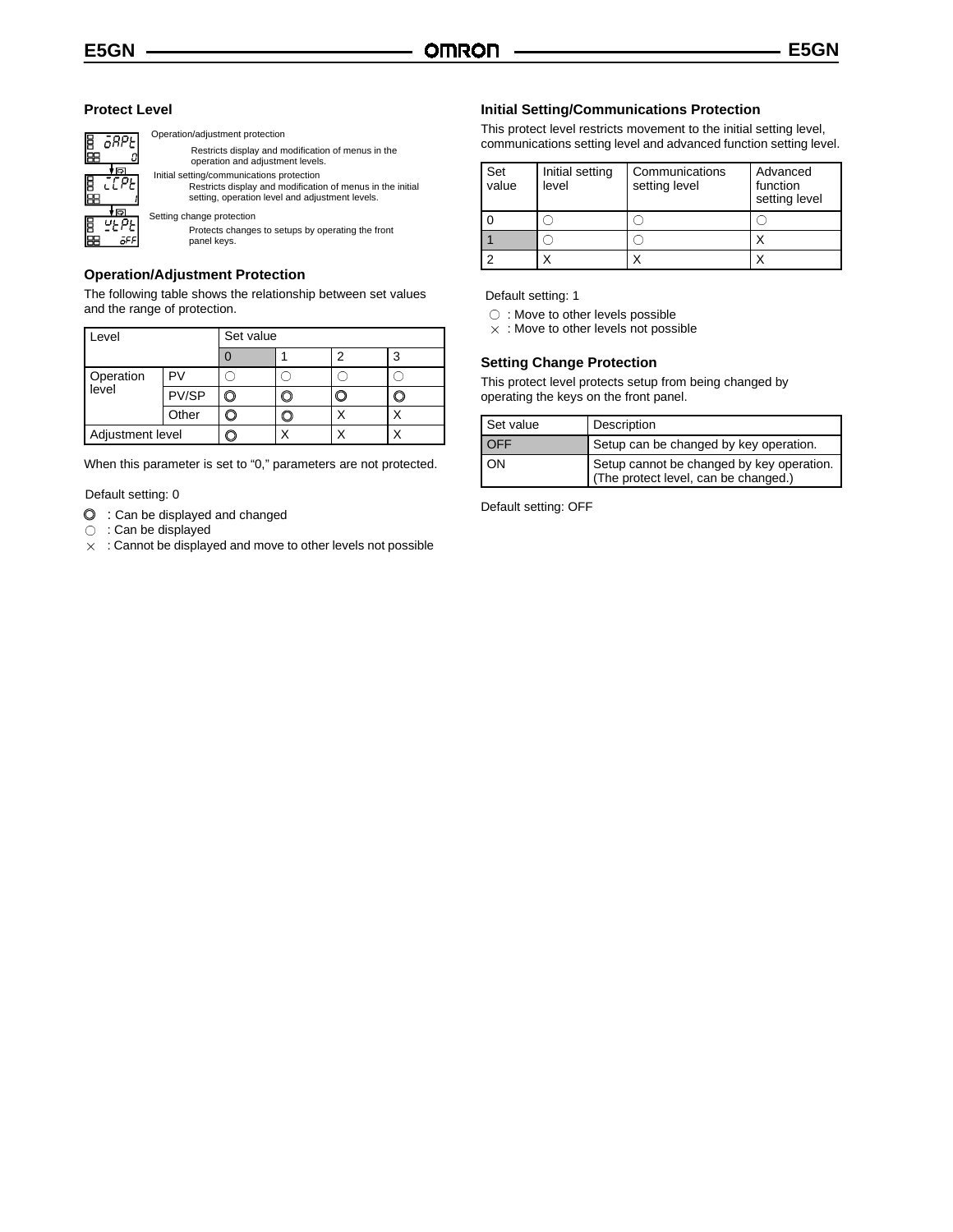#### **Communications Setting Level**

Set the E5CN/E5GN communications specifications in the communications setting level. For setting communications parameters, use the E5CN/E5GN panel. The communications parameters and their settings are listed in the following table.

| Parameter               | Displayed characters | Set (monitor) value         | Set value            |
|-------------------------|----------------------|-----------------------------|----------------------|
| Communications unit No. | ll-nā                | 0 to 99                     | 0.1 to 99            |
| Baud rate               | bP5                  | 1.2/2.4/4.8/9.6/19.2 (kbps) | 1.2/2.4/4.8/9.6/19.2 |
| Data bits               | LEn                  | 7/8 (bit)                   | $7/8$ (bit)          |
| Stop bits               | 56CE                 | 1/2                         | $1/2$ (bit)          |
| Parity                  | $P$ r $E$ $Y$        | None, even, odd             | nönE/EUEnlödd        |

Note: The highlighted values indicate default settings.

Before executing communications with the E5CN/E5GN, set the communications unit No., baud rate, etc., through key operations as described below. As for other operations, refer to the relevant Operation Manual.

- 1. Press the  $\bigcirc$  key for at least three seconds in the "operation level." The level moves to the "initial setting level."
- 2. Press the  $\bigcirc$  key for less than one second. The "initial setting level" moves to the "communications setting level."
- 3. Pressing the  $\left| \overline{\left\langle \varphi \right|} \right|$  key advances the parameters as shown in the following figure.
- 4. Press the  $\boxed{\color{red} \blacktriangle}$  or  $\boxed{\color{red} \blacktriangledown}$  keys to change the parameter setups.



Note: On the E5GN, the  $\bigcirc$  Key is the  $\bigcirc$  Key.

Set each communications parameter to match those of the communicating personal computer.

#### **Communications Unit No. (U-no)**

When communicating with the host computer, the unit number must be set in each Temperature Controller so that the host computer can identify each Temperature Controller. The number can be set in a range from 0 to 99 in increments of 1. The default setting is 1. When using more than one Unit, be careful not to use the same number twice. Duplicate settings will cause malfunction. This value becomes valid when the power is turned OFF and ON again.

#### **Baud Rate (** $b^{pg}$ **)**

Use this parameter to set the speed of communications with the host computer. It can be set to one of the following values; 1.2 (1200 bps), 2.4 (2400 bps), 4.8 (4800 bps), 9.6 (9600 bps), and 19.2 (19200 bps).

This setting becomes valid when the power is turned OFF and ON again.

#### **Data Bits (LEn)**

Use this parameter to change the communications data bit length to 7 bits or 8 bits.

#### **Stop Bits (Sbile)**

Use this parameter to change the communications stop bit to 1 or 2.

#### **Parity (** $P \in E$ **)**

Use this parameter to set the communications parity to None, Even, or Odd.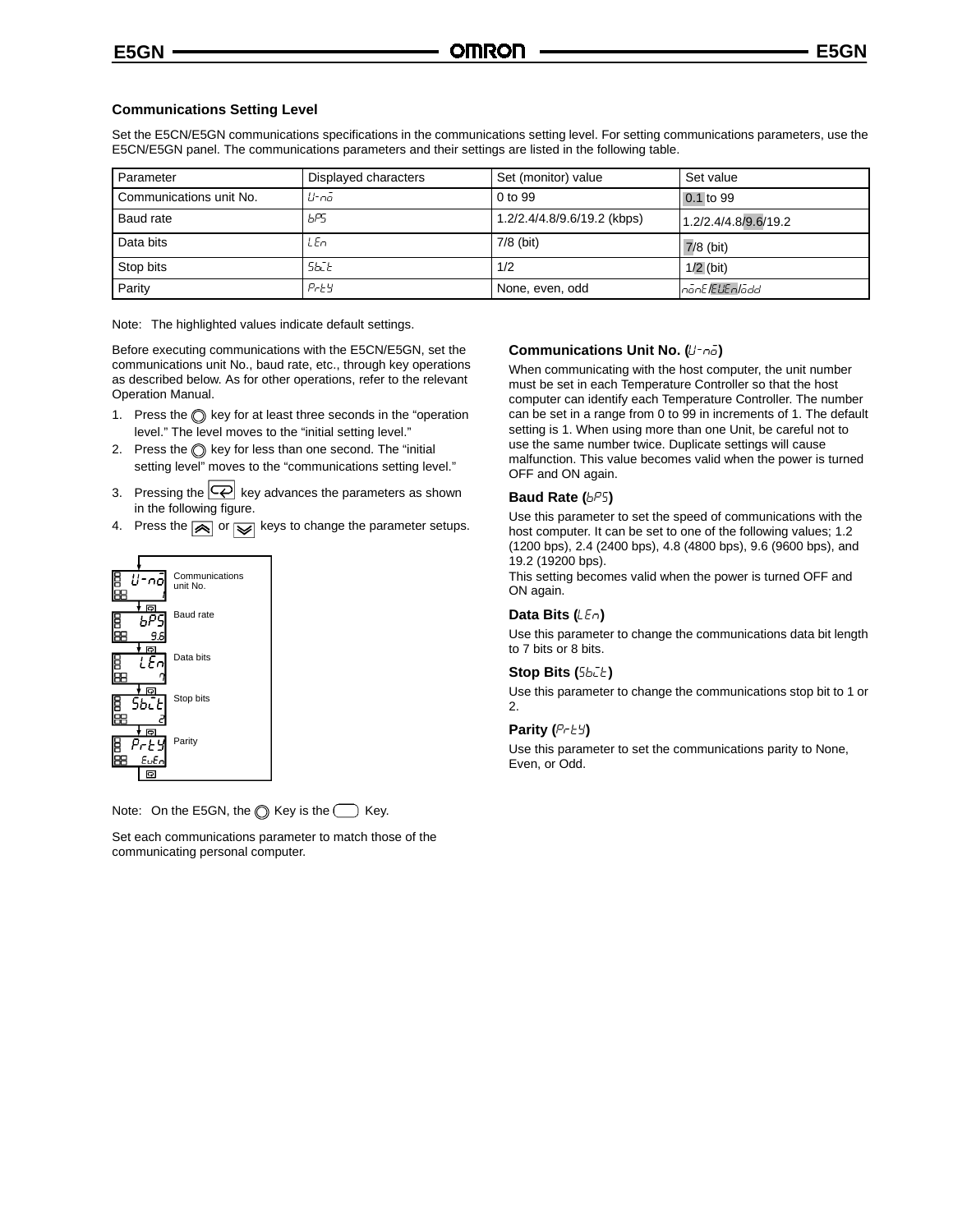## **TROUBLESHOOTING**

When an error occurs, an error code will be displayed on the No. 1 display. Check the contents of an error and take appropriate countermeasures.

| No. 1 display | Type of error      | Countermeasures                                                                                                                                                                                                                                           |  |
|---------------|--------------------|-----------------------------------------------------------------------------------------------------------------------------------------------------------------------------------------------------------------------------------------------------------|--|
| 5Ecr          | Input error        | Check the wiring of inputs for miswiring, disconnections, short-circuits, and the input<br>type.                                                                                                                                                          |  |
| EIII          | Memory error       | First, turn the power OFF then back ON again. If the display remains the same, the<br>Unit must be repaired. If the display is restored, then a probable cause can be external<br>noise affecting the control system. Check for external noise.           |  |
| cccc          | Display range over | Though not error, this is displayed when the process value exceeds the display range<br>when the control range is larger than the display range.                                                                                                          |  |
| دددد          |                    | When less than "-1999"<br>cccc                                                                                                                                                                                                                            |  |
|               |                    | When larger than "9999"<br>,,,,,                                                                                                                                                                                                                          |  |
| HEcr          | HB error           | First, turn the power OFF then back ON again. If the display remains the same, the<br>controller must be repaired. If the display is restored, then a probable cause can be<br>electrical noise affecting the control system. Check for electrical noise. |  |

Note: Error will be displayed only when the display is set for the PV or PV/SP.

## Fuzzy Self-tuning

The fuzzy self-tuning (ST) is a function that automatically calculates an optimum PID constant depending on items to be controlled.

## **FEATURE**

The Temperature Controller determines when to execute this fuzzy self-tuning.

## **FUNCTIONS**

SRT: Performs PID tuning according to the step response method when the SP is changed.

LCT: Performs PID tuning according to the limit cycle method when the SP is changed.

#### **Requirements for SRT Functionality**

The ST will be executed according to the step response method when the following conditions are satisfied when operation is started or when the SP is changed.

| When operation is started                                                                                                             | When SP is changed                                                                                                                                                                                     |
|---------------------------------------------------------------------------------------------------------------------------------------|--------------------------------------------------------------------------------------------------------------------------------------------------------------------------------------------------------|
| 1. The SP at the startup is different from the SP at the time the<br>previous SRT was executed. (See Note.)                           | The SP after change is different from the SP at the time the pre-<br>vious SRT was executed. (See Note.)                                                                                               |
| 2. The temperature upon startup is smaller than the SP in the<br>reverse operation and larger than the SP in the direct<br>operation. | In the reverse operation, the value obtained by deducting the SP<br>2.<br>before change from the SP after change is larger than the ST<br>stable range. In the direct operation, the value obtained by |
| 3. Restarting of operation is not due to an input error.                                                                              | deducting the SP after change from the SP before change is                                                                                                                                             |
| Note: The "SP that existed when the previous SRT was                                                                                  | larger than the ST stable range.                                                                                                                                                                       |
| executed" refers to the SP used for obtaining the PID                                                                                 | The SP change width is larger than the current proportional band<br>З.                                                                                                                                 |
| constant in the previous SRT.                                                                                                         | $x 1.27 + 4.$                                                                                                                                                                                          |
|                                                                                                                                       | The temperature is in the stable state. (It can be in the balanced<br>4.<br>state if no output is generated when the power is turned ON.)                                                              |

If the SP is changed while SRT is being executed and if SRT completion conditions are satisfied, no PID change will take place.

#### **Stabilization State**

Measured values remain in the stable range for a certain period of time.

#### **Balanced State**

Output is 0% for 60 seconds and measured values fluctuate within the width of the stable range.

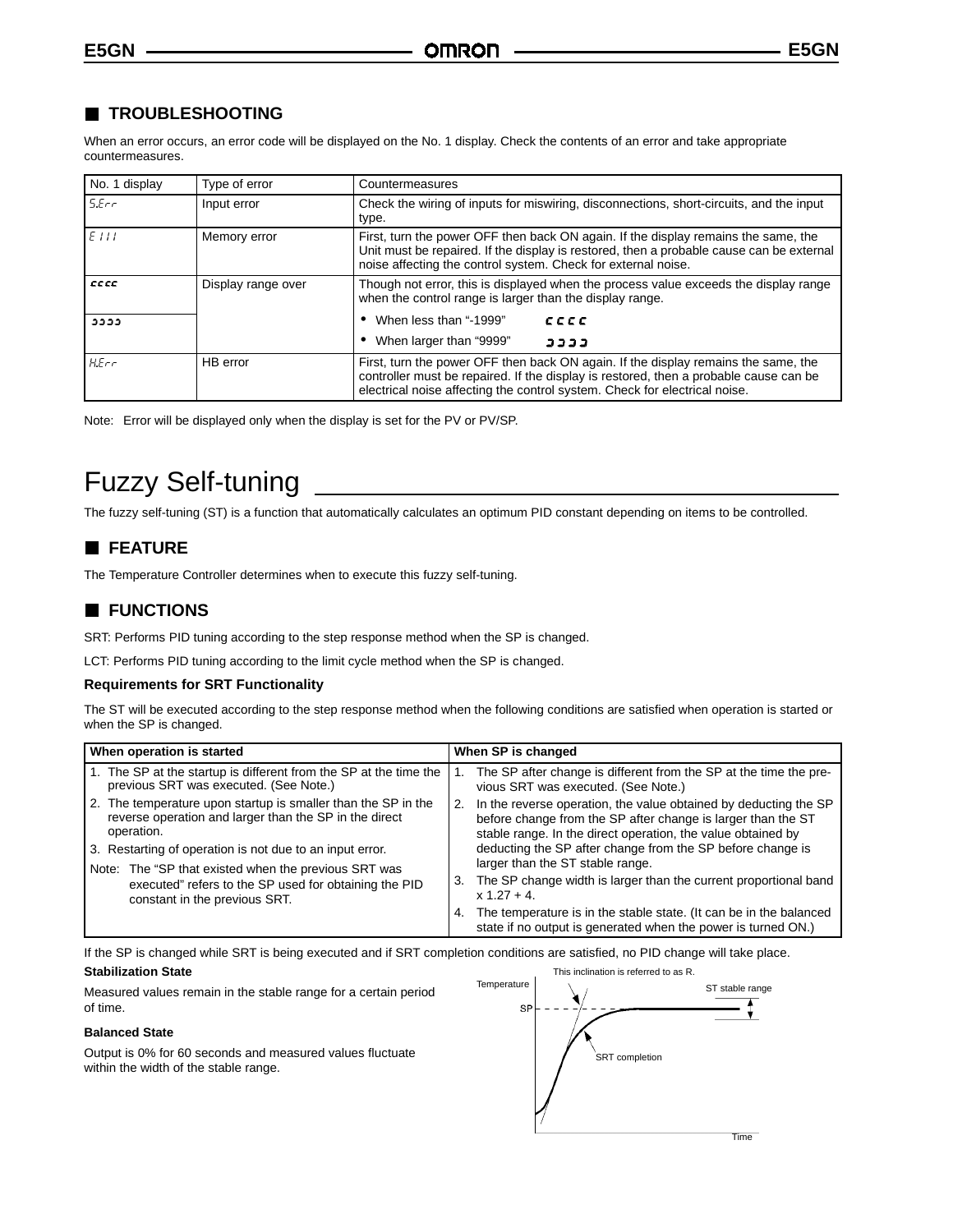## **Precautions**

## **OPERATING ENVIRONMENT**

- Use the Temperature Controller within the rated operating temperature, storage temperature, and operating humidity specified for each model.
- Use the Temperature Controller according to the performance specifications such as vibration, shock, and degree of protection specified for each model.
- Do not use the Temperature Controller in places where it is subject to dust or corrosive gases.
- Install the Temperature Controller away from the devices that generate high-frequency noise.

## **SERVICE LIFE**

The service life of relays used for the control output or alarm output varies depending on mostly switching conditions. Be sure to confirm their performance under actual operating conditions and do not use them beyond the allowable number of switchings. If they are used in a deteriorated condition, insulation between circuits may be damaged and, as a result, the Temperature Controller itself may be damaged or burned.

The service life of electronic devices such as Temperature Controllers is determined not only by the number of switchings of relays, but also by the service life of internal electronic components. The component service life is affected by the ambient temperature: the higher the temperature becomes, the shorter the service life becomes; the lower the temperature becomes, the longer the service life becomes. For this reason, the service life can be extended by lowering the internal temperature of the Temperature Controller.

When two or more Temperature Controllers are mounted horizontally close to each other or vertically next to each other, the internal temperature will increase, due to heat radiated by the Temperature Controllers, and the service life will decrease. In these situations, forced cooling by fans or other means of air ventilation will be required to cool down the Temperature Controllers. When providing forced cooling, however, be careful not to cool down the terminals solely, to avoid measurement errors.

## **CORDERING PRECAUTIONS**

Units separately sold, such as Control Output Units and Current Transformers, are specified for each Temperature Controller. Be sure to order appropriate units according to the application requirements.

## **INSTALLATION**

#### **Mounting**

Mount the Temperature Controller so that it is horizontally level.

#### **Connection**

When extending or connecting the thermocouple lead wire, be sure to use compensating wires that match the thermocouple types.

When extending or connecting the lead wire of the platinum resistance thermometer, be sure to use wires that have low resistance.

When wiring the platinum resistance thermometer to the Temperature Controller, keep the wire route as short as possible. Separate this wiring away from the power supply wiring and load wiring to avoid inductive or other forms of noise.

Do not use empty terminals.

#### **Crimp Terminal Connection**

Use crimp terminals that match M3.5 screws. M3.5 x 8 self-rising screws are used.

#### **E5GN**



Be careful not to tighten the terminals screws excessively.

#### **Soldering Connection**

The self-rising screws provide easy soldering connection. Strip the lead wire by a length of 6 to 8 mm.



## **COPERATING PRECAUTIONS**

For Temperature Controllers with alarm outputs, alarm output may not be generated correctly when an abnormality occurs in the device. A separate alarm device should be incorporated into the system.

To ensure proper performance, parameters of the Temperature Controllers are set to default values before they are shipped. Change these parameters depending on actual applications. If left unchanged, the Temperature Controller will operate under the default settings.

It takes several seconds for the relay to turn ON from the moment the power is turned ON. Consider this time when incorporating Temperature Controllers in a sequence circuit.

When pulling out the Temperature Controller body, do not apply excessive force. After the body is removed, be careful not to apply any shock to the connectors or other electronic components on the PCB.

Models without any specification on their degree of protection or those with  $IP\Box$ 0 do not offer a waterproofing feature.